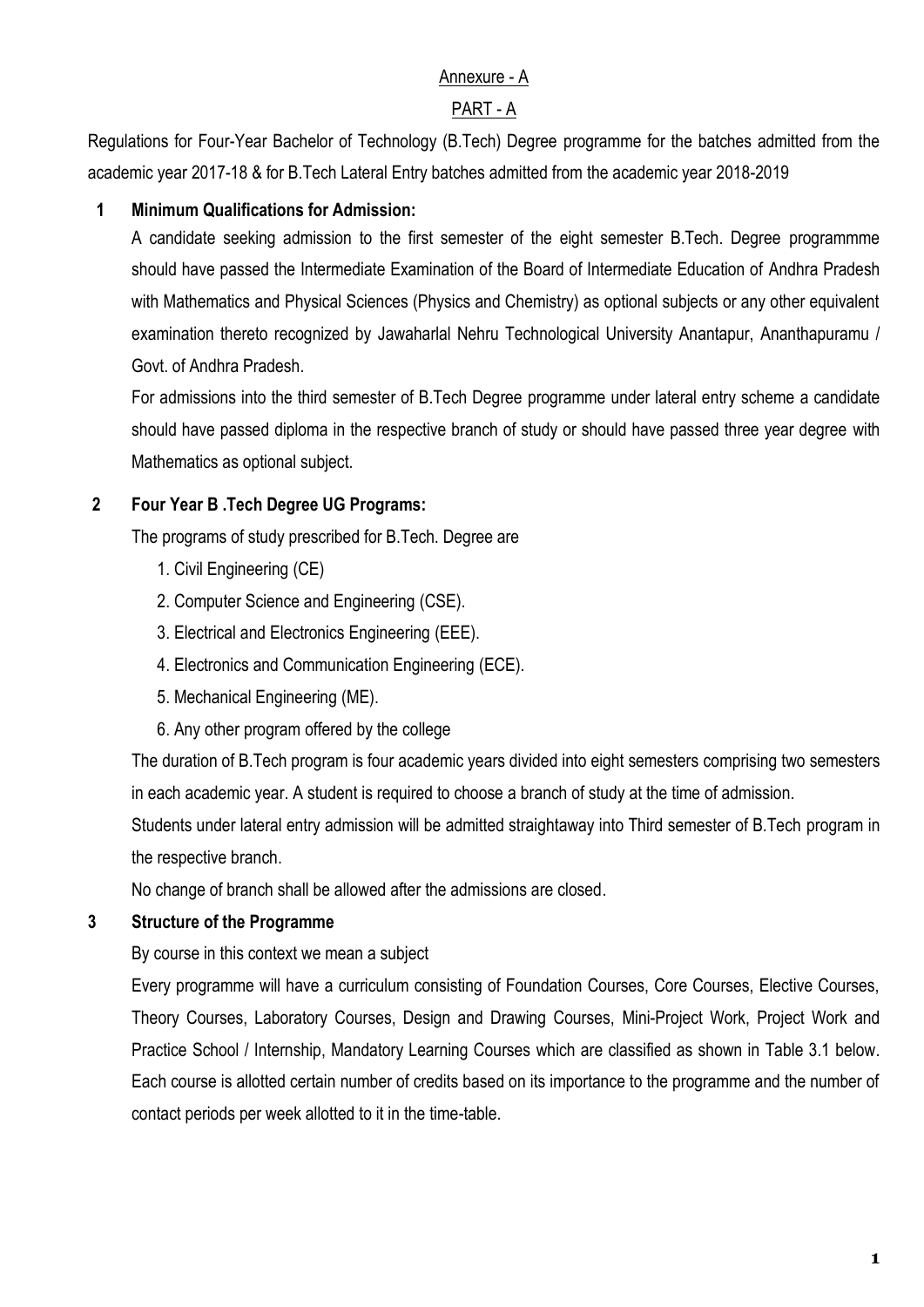The credits adopted in the design of our curriculum are shown below.

| 1 Hour Lecture (L) per week              | 1 Credit   |
|------------------------------------------|------------|
| 1 Hour Tutorial (T) per week             | 1 Credit   |
| 1 Hour Practical (P) per week            | 0.5 Credit |
| Mini Project                             | 2 Credits  |
| Project work                             | 6 Credits  |
| <b>Employability Enhancement Courses</b> | 1 Credit   |
| <b>Mandatory Learning Courses</b>        | Nil        |

The curriculum is designed for every programme so that the total credits will be 160 (118 for lateral-entry students). To become eligible for the award of degree, every student shall earn all the credits of 160/118 specified in the curriculum of the programme.

Table 3.1 Classification of Courses:

| S.No           | <b>Broad Course</b><br>Classification   | Course Group / Category                            | <b>Course Description</b>                                                                                                                      |
|----------------|-----------------------------------------|----------------------------------------------------|------------------------------------------------------------------------------------------------------------------------------------------------|
|                | Foundation<br>Courses                   | <b>BS- Basic Sciences</b>                          | Includes Mathematics, Physics and<br>Chemistry                                                                                                 |
| 1              |                                         | <b>ES-Engineering Sciences</b>                     | Includes fundamental Engineering courses                                                                                                       |
|                |                                         | <b>HS-Humanities and</b><br><b>Social Sciences</b> | Includes courses related to Humanities,<br>Social Sciences and Management                                                                      |
| $\overline{2}$ | <b>Core Courses</b>                     | <b>PC-Professional Core</b>                        | Includes core courses related to the parent<br>department / branch of Engineering                                                              |
|                |                                         | Laboratories/Mini- Project/Project<br><b>Work</b>  | Work related to the Parent/Interdisciplinary<br>departments                                                                                    |
| 3              | Elective<br>Courses                     | <b>PE-Professional Electives</b>                   | Elective courses relevant to chosen<br>specialization/programme                                                                                |
|                |                                         | OE - Open Electives                                | Electives from other technical and/or<br>emerging subjects                                                                                     |
| 4              | Mandatory<br>Learning<br>Courses        |                                                    | Professional Ethics and Human Values,<br>Environmental Studies, Indian Constitution<br>and Society, Essence of Indian Traditional<br>Knowledge |
| 5              | Employability<br>Enhancement<br>Courses |                                                    | Two Courses on Employability Skills                                                                                                            |

Every student has to study all the courses specified in Foundation and Core Courses, however the student will have the choice in the Elective courses only.

Every student will have the choice to opt for Six professional elective courses spanned across  $5<sup>th</sup>$  to  $8<sup>th</sup>$ semesters from the list of professional electives as prescribed in the curriculum. The students shall have the choice to opt for four open electives spanned across  $5<sup>th</sup>$  to  $8<sup>th</sup>$  semesters from the list of other technical and/or emerging subjects. Further, student is required to give the options through on-line registration for these elective courses in advance (at least one week) before the commencement of every semester.

Each semester curriculum shall normally have a blend of lecture courses not exceeding 7 and practical courses not exceeding 3. The total number of courses per semester shall not exceed 10 (including mandatory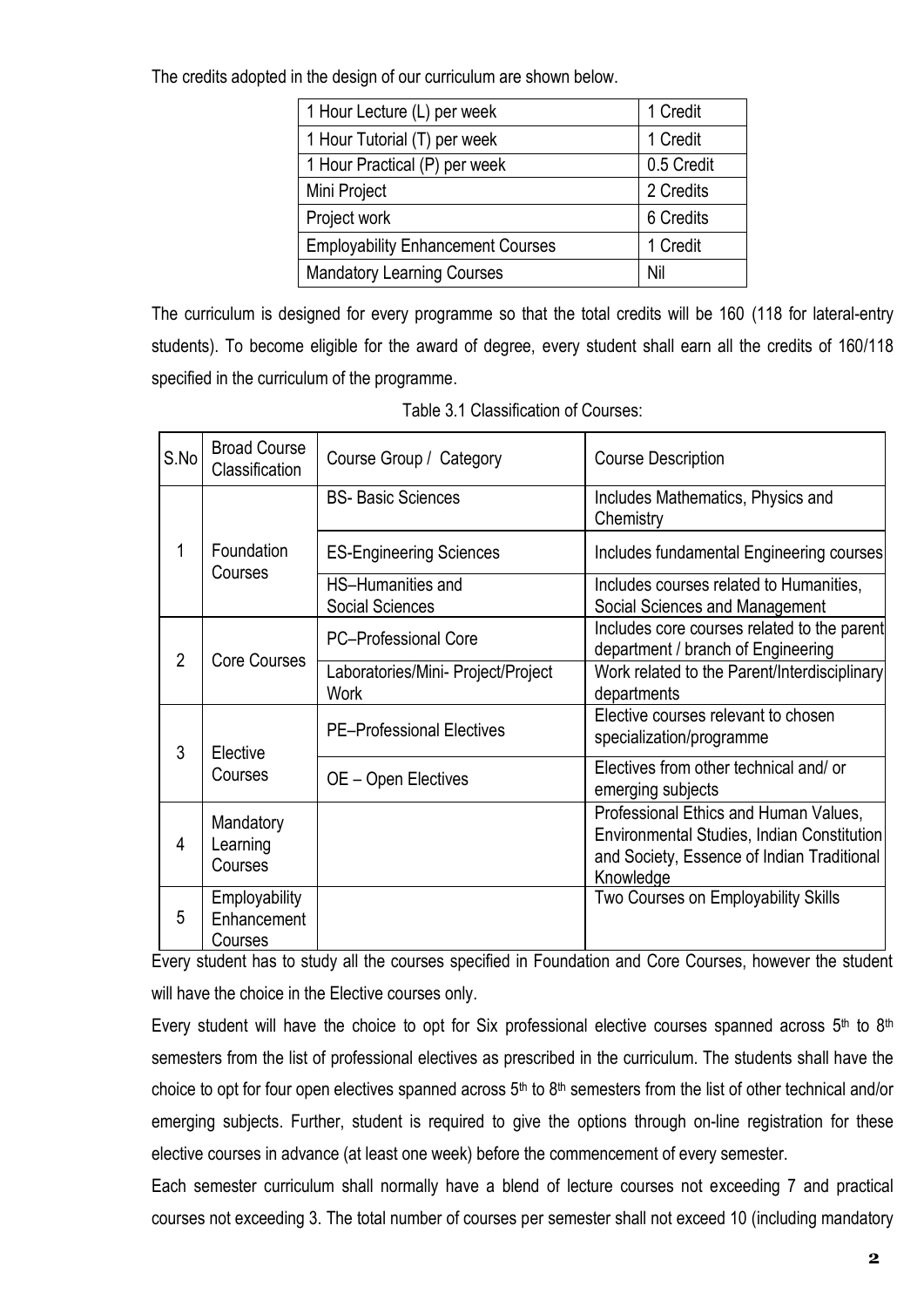learning courses, Employability Enhancement courses etc.)

Mini-project will be offered during V- VII semesters. Elective courses will be introduced in the curriculum from V semester onwards.

In the VIII semester there will be two professional elective courses and Project Work. Students selected for the internship as per the guidelines of the college will be exempted from attending the class work in the eighth semester as they will be doing the internship in the industry. They must do the Project Work as the other regular students do. The internship they have undergone under the supervision of the external guide from the industry will be treated as equivalent to the other two professional courses they missed and the internship will have the credits equal to the credits allotted to these two courses together.

The medium of instruction for all course work, Examination, Seminar Presentations, Project Reports and all academic activities shall be English.

The curriculum in the first year shall be common for all the B.Tech. Programmes. Although, all the B.Tech. programmes have a common curriculum in the first year, some of the courses offered in the first semester to one group of branches are offered in the second semester to the other group and vice versa.

*3.1 Extra-Academic (EAA) & Co-Academic (CAA) Activities:*

In addition to completion of the academic requirements, to become eligible for the award of degree, every student should successfully complete Extra Academic Activity and Co-Academic Activity by choosing among those activities which are designed to help the students develop the personality, character and professional outlook and which are listed out here.

*3.1.1 Extra-Academic Activity( EAA):*

During first and second semesters every student is required to register for sports/games activity and shall maintain at least 75% attendance, independent of overall attendance to earn satisfactory grade which is mandatory

During third and fourth semesters every student is required to register for one of the following activities which are mandatory.

i) NSS/ NCC ii) Yoga/ Meditation iii) Extension Activities

iv) Literary/ Cultural Activities v) Vivekananda Community Service Activities

The activities shall be carried out beyond the class hours. The activities will be monitored by the respective faculty incharge and HOD. Evaluation shall be on the basis of participation, attendance, performance and behaviour. Grade shall be entered in the grade sheet as satisfactory and unsatisfactory and shall not be used while computing CGPA ( explained later in clause 5.9)

If a student fails to get the satisfactory grade in any of these chosen activities, he/she has to repeat the same in subsequent years.

*3.1.2 Co-Academic Activity ( CAA) :*

Every student is required to register for any one of the following co-academic activities during V - VI semesters of study, which is mandatory.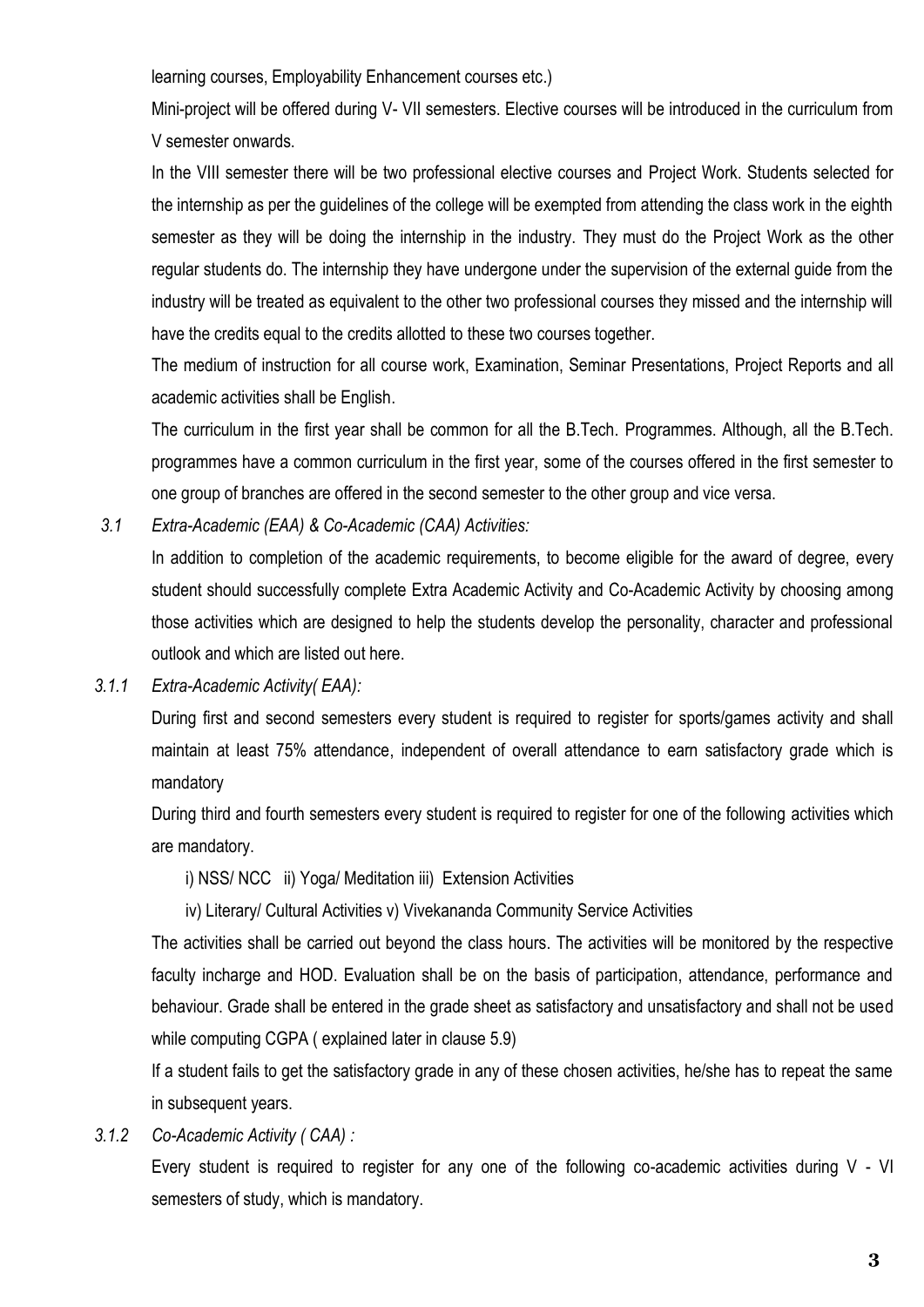#### *3.1.2.a Industry Lectures / Workshops organized by the respective department:*

Each department shall arrange at least 15 hours of guest lectures by the experts from industry/research organizations / higher learning institutions. Besides these, the department faculty can also offer training in some specialized topics. Students can register for this activity and are expected to maintain at least 75% attendance. The evaluation methodology, will in general, be based on quizzes at the end of each lecture/group of lectures/end of the semester. Due weightage shall be given to the attendance also. However, the HOD or his nominee may devise suitable methodology for evaluation and the same shall be informed to the student.

#### *3.1.2.b Industrial Training*

A student can opt for industrial training in a reputed industry/organization for a minimum period of three weeks during 2<sup>nd</sup> or 3<sup>rd</sup> year vacation periods. The student shall approach the respective Head of the department with a request that he/she is interested to carry out an Industrial Training / Internship, with the details of the industry/organisation. The Head of the department issues a letter to the industry with a request to permit the students for Industrial Training / Internship. On completion of training the student shall submit the proof of participation/training completion certificate issued by the organization. In addition the student shall submit a report and evaluation shall be done through presentation and viva voce by a three member committee constituted by Head of the Department. In lieu of industrial training a student can opt for project work / training offered by reputed academic institutes like IISC/IITs/NITs, etc

#### *3.1.2.c Training and Certification Courses on Latest Technologies*

A student can register for training and certificate courses offered by the college or any other recognised agency. The student shall submit course completion certificate for evaluation.

### 3.1.2.d Term Paper

A student can do an in depth study in a specialized area (preferably on emerging technologies) by doing extensive literature survey. The student is expected to study relevant research papers, correlate work of various authors/researchers, study concepts, techniques, results etc., analyze and present it in the form of a report. It is mandatory to give a seminar presentation before a panel constituted for the purpose. The evaluation shall be done on the basis of the depth of the work done, report and presentation given by the student.

3.1.2e Development of Working Model

Students (not exceeding three) can opt to translate theoretical concept/innovative ideas and develop working model. Working models developed as a part of Mini Project/ Project work will not be considered under CAA category.

### 3.1.2 f Foreign Language Certification

Students can enroll for foreign language courses ( online/distance mode) and upon successful completion the students shall submit foreign language proficiency certificate to the head of the department for assessment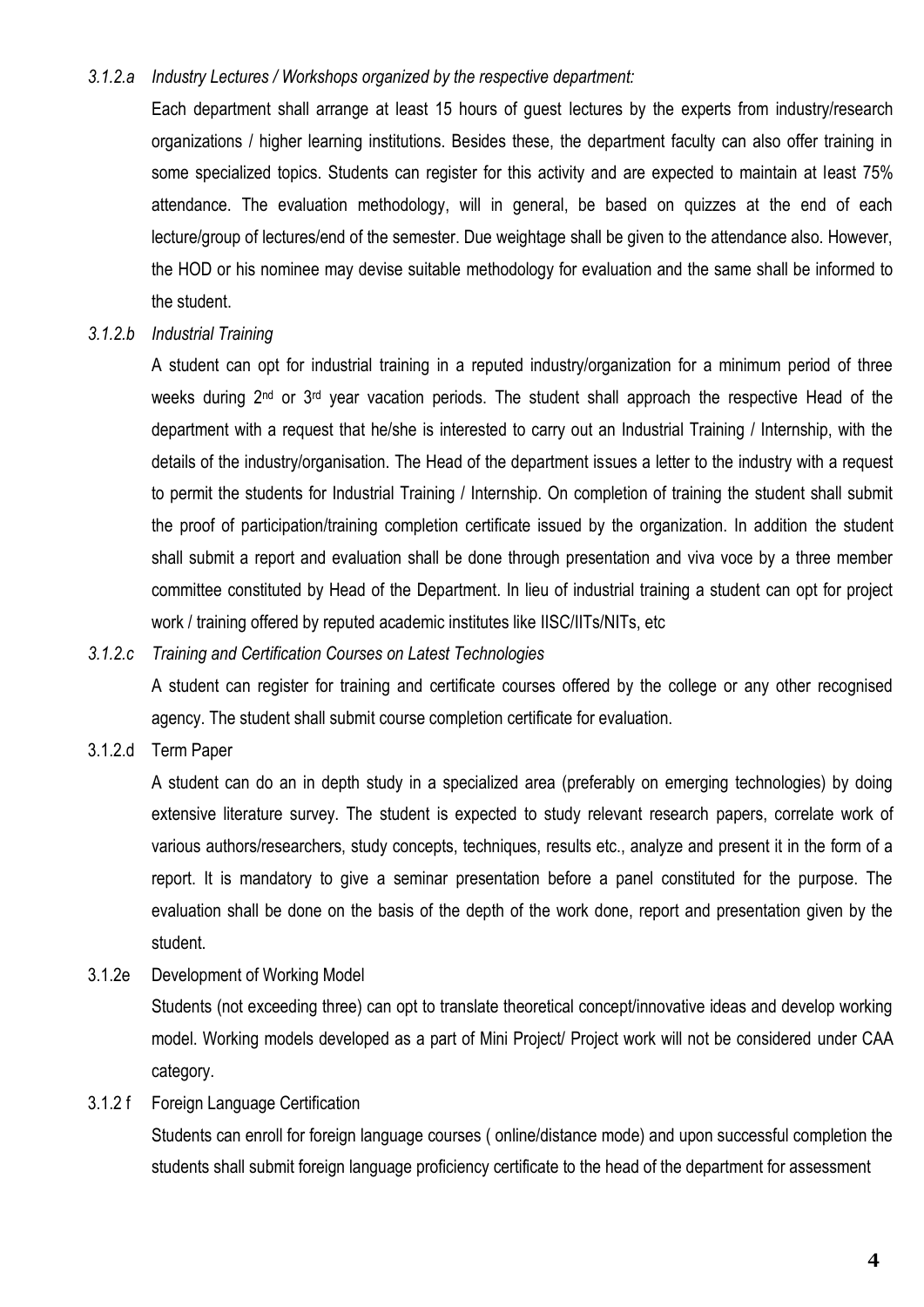Grade shall be entered in the consolidated grade sheet as satisfactory and unsatisfactory and shall not be used while computing CGPA.

If a student fails to get the satisfactory grade in the chosen activities, he/she has to repeat the same activity or another activity with the approval of HOD in the subsequent years.

The heads of the department shall submit the grades awarded to the students during their final semester of study to the Controller of Examinations.

### **4**. **Eligibility for promotion:**

Promotion to the next semester depends on (i) the aggregate attendance put in by the student in the current semester and (ii) the no. of credits cleared by the student in the earlier semesters .For this purpose the aggregate attendance in any semester is calculated as (total number of classes attended by the student in all the courses of that semester put together divided by the total number of classes held in all the courses of that semester put together) multiplied by 100.

### *4.1 Attendance requirement*

In any semester a student is considered to have completed the regular course of study only when he/she puts in an aggregate attendance of 75%.

Condonation of shortage of attendance in genuine cases on health grounds may be recommended by the Principal, if a student puts in an aggregate attendance of at least 65%. However the student has to make an application and pay the prescribed fee.

A student cannot avail the condonation for more than THREE times throughout his/her entire course of study. In case of Lateral Entry students, Condonation cannot be availed for more than TWO times throughout his/her entire course of study.

A student who has not satisfied these requirements of attendance in any semester will not be allowed to write the end examination and shall have to repeat that semester. The attendance under this clause does not include attendance at any examinations/test/extra academic/co-academic activities

Students who represent the college in intercollegiate tournaments organized by JNTUA and those who represent University or State or Nation shall be given attendance exemption as per the University / Government norms.

Having satisfied the minimum attendance requirements in any semester, a student may repeat that semester, after obtaining written permission from the principal and cancelling the previous record of attendance and sessional work of the semester. Student who wants to utilize this facility has to give the option within seven days of the commencement of the semester. However, this facility may be availed by any student maximum twice (Only once in case of the lateral entry students) during the entire course of study.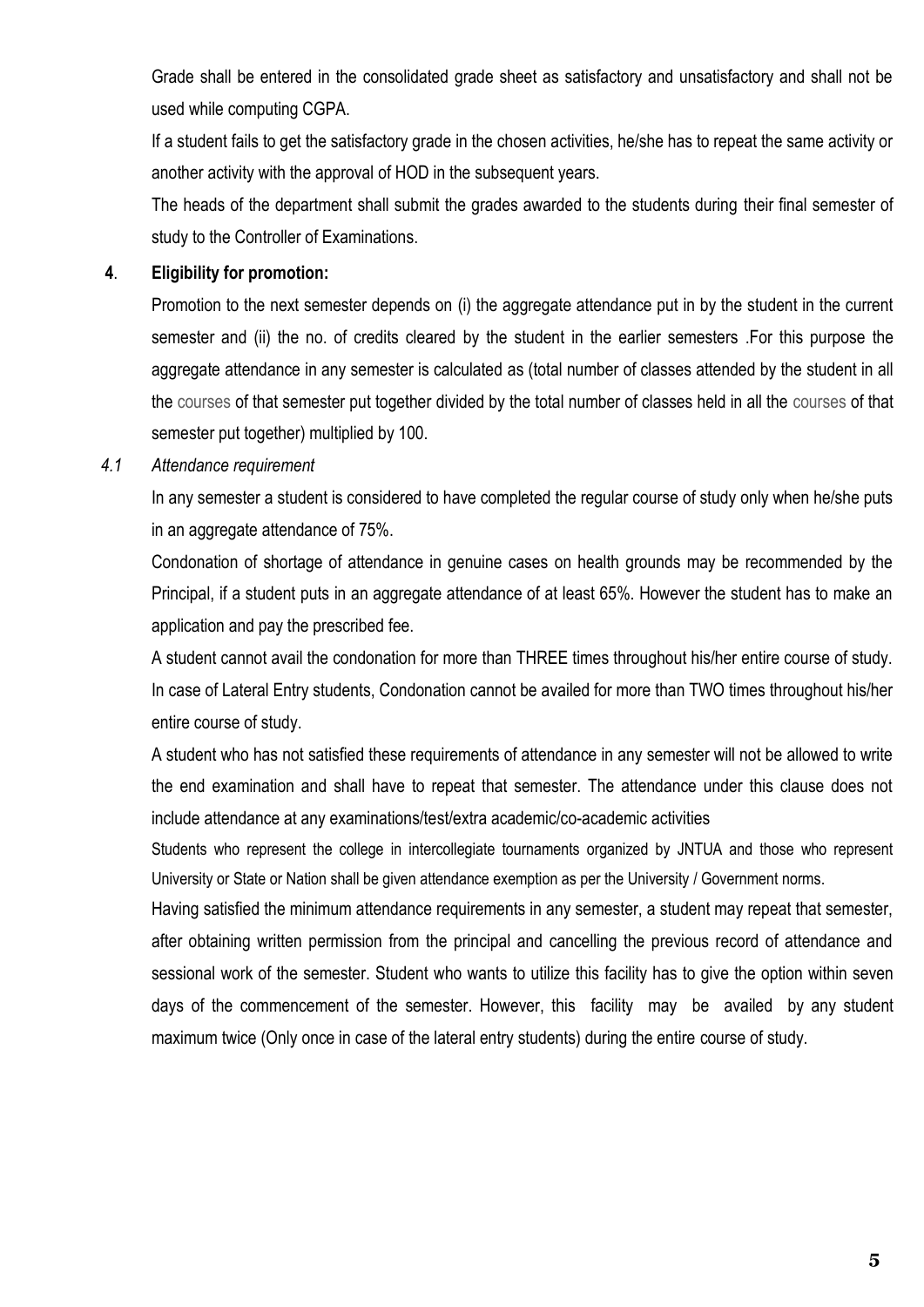Eligibility for appearing for the end examinations: All students who have satisfied the attendance requirement in any semester with or without condonation are eligible to appear for the regular end examinations of that semester. They shall register for the end examinations of that semester by paying the prescribed examination fee. However, they have to clear all the dues to the college and hostel before they collect their hall tickets. It is mandatory for all the eligible students to register for the regular end examination. If a student does not register for any semester and desires to register for subsequent semesters he will be required to pay the prescribed fee along with stipulated fine of all the semesters he/she skipped.

### *4.2 Credit requirements for promotion*

The promotion from I to II sem , II to III sem and from every odd semester to the next immediate even semester, shall be automatic for all the students except for those detained due to shortage of attendance and there will be no credit requirements and restrictions for a student to progress. Example (I to II, III to IV, V to VI and VII to VIII semester). However for promotion to V semester ( Regular students only) and VII semester (Regular and Lateral entry students), in addition to attendance requirement mentioned above in clause 4.1, the following credit requirements have to be satisfied.

(The credit requirements specified here are to make the students not to carry too many backlogs.)

### *4.2.1 For Four Year B.Tech (Regular) students*

(i) Promotion to V semester

A student shall be promoted from IV semester to V semester only if he/she secures 40% of credits (up to and including III semester) from the following Examinations, whether the candidate takes the examinations or not.

a) One Regular and Two subsequent Supplementary Examinations of semester – I

b) One Regular and One subsequent Supplementary Examinations of semester – II

- c) One Regular Examination of Semester III
- (ii) Promotion to VII semester

A student shall be promoted from VI semester to VII semester only if he/she secures 40% of credits (up to and including V semester) from the following Examinations, whether the candidate takes the examination or not.

One Regular & Four subsequent Supplementary Exams of semester -I

One Regular & Three subsequent Supplementary Exams of semester -II

One Regular & Two subsequent Supplementary Exams of semester -III

One Regular & One subsequent Supplementary Exam of semester -IV

One Regular Exam of semester - V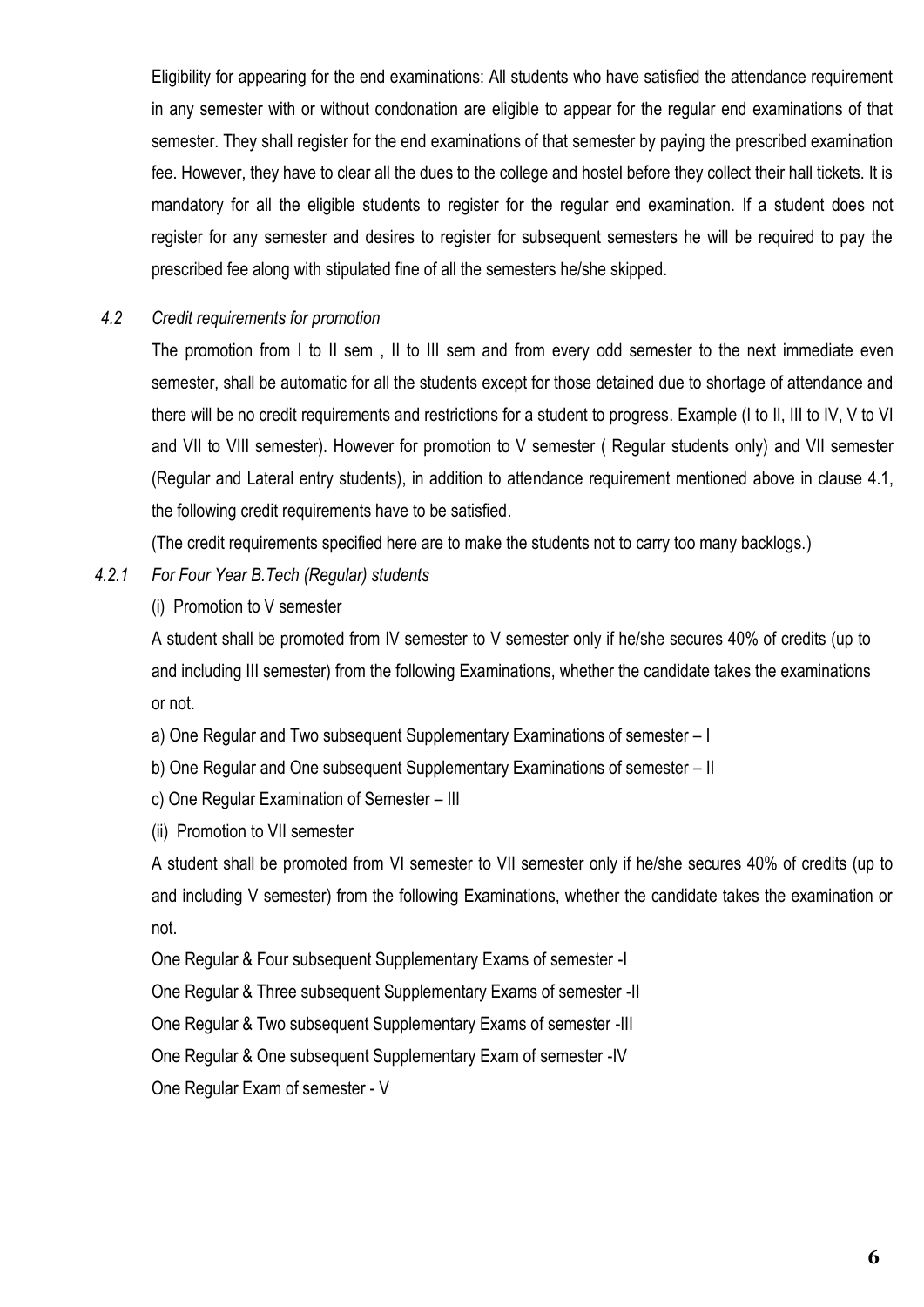## *4.2.2 For Lateral Entry Students*:

Promotion to VII semester

A student shall be promoted from VI semester to VII semester only if he/she secures 40% of total credits of III semester, IV semester and V semester from the following Examinations, whether the candidate takes the examination or not.

One Regular & Two subsequent Supplementary Exams of semester - III

One Regular & One subsequent Supplementary Exam of semester - IV

One Regular Exam of semester - V

The above promotion criteria is also depicted in a tabular form in Table 4.2

| For Promotion to    | Minimum Credits required                                                                                                          |                                                                                                                                      |  |  |
|---------------------|-----------------------------------------------------------------------------------------------------------------------------------|--------------------------------------------------------------------------------------------------------------------------------------|--|--|
|                     | For Four Year B. Tech Students                                                                                                    | For Lateral Entry Students                                                                                                           |  |  |
| V Semester          | Students should earn 40% of the credits up<br>to and including III semester before they<br>register for IV semester regular exams |                                                                                                                                      |  |  |
| <b>VII Semester</b> | Students should earn 40% of the credits<br>upto and including V semester before they<br>register for VI semester regular exams    | Students should earn 40% of<br>the total credits of III, IV and V<br>semesters before they register<br>for VI semester regular exams |  |  |

If 40% credit value results into a non-integer number, then the integer part of the number shall be used for arriving at the decision.

When a student is detained due to lack of credits in any semester, he/she shall be eligible for promotion to the next semester after obtaining required number of credits .

## *4.3 Maximum Period for Completion of Programme*

The normal duration of B.Tech programme shall be Four academic years (Three academic years in case of Lateral entry admission). The maximum period which a student can take to complete a B.Tech programme shall be double the normal duration of the programme, i.e., eight years (excluding period of Gap Year, explained in clause 4.4) for regular and six years (excluding period of Gap Year) for lateral entry students reckoned from the commencement of the semester to which the student was first admitted to the programme. A student is required to complete the B.Tech Programme of study satisfying the attendance and

academic/credit requirements in all the eight semesters of the course within a period of eight (six in case of lateral entry) academic years (excluding period of Gap Year) from the year of admission, failing which he/she shall be declared ineligible to pursue B.Tech degree course.

Completing the programme of study shall mean not only satisfying the attendance and academic/credit requirements but also passing of all the courses and earning the credits prescribed in the curriculum within the respective stipulated period.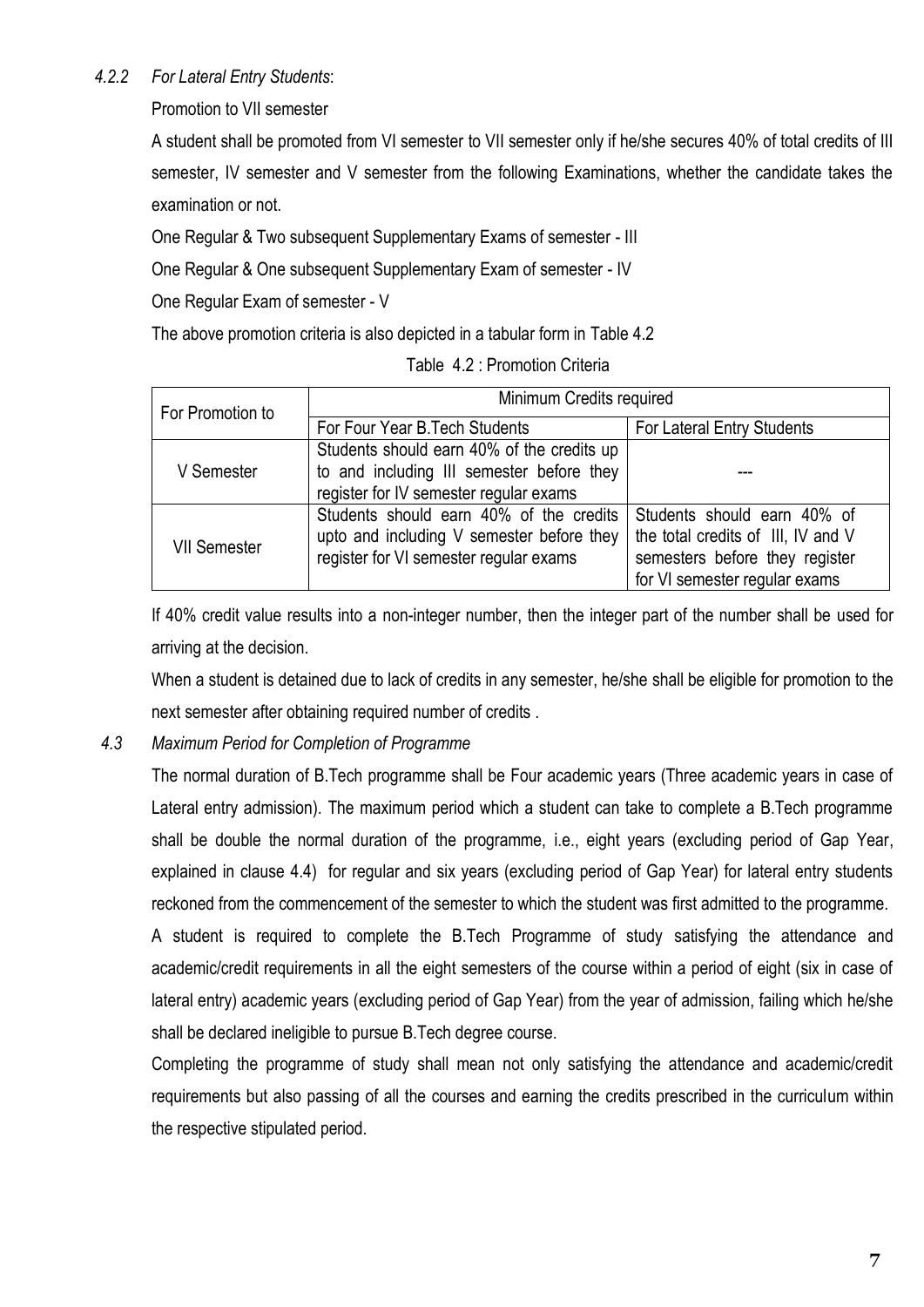### 4.4 *Gap year*

The concept of Student Entrepreneur in Residence is being introduced and outstanding students who wish to pursue entrepreneurship are allowed to take a break of one year at any time after IV semester to pursue entrepreneurship full time. This period may be extended to two years at the most and this period would not be counted for the time for the maximum time for graduation. A sub-committee appointed by the principal shall evaluate the proposal submitted by the student and the committee shall recommend whether or not to permit student(s) to avail the Gap Year. The students permitted to rejoin the programme after break of study shall be governed by the Curriculum and Regulations in force at the time of rejoining.

### 4.5 *Minor Degree in Engineering/ Undergraduate Degree with Honors*

A student will be eligible to get Undergraduate Degree with Honours or additional minor Engineering degree if he/she completes an additional 20 credits. The students can acquire these 20 additional credits through MOOC's/SWAYAM etc. The students who wish to enroll for Minor Degree shall have a minimum CGPA of 7.5 ( upto and including IV sem) . The students who wish to enroll for Undergraduate Degree with Honors shall have a minimum CGPA of 8.0 (upto and including IV sem) and should have cleared all the subjects upto IV semester in first attempt i.e. he/she should not have any history of backlog subjects

### 5. **Evaluation:**

The performance of the students in each semester shall be evaluated course-wise for 100 marks. The break-up of marks between the continuous internal assessment (CIA) and the end examination (EE) for various types of courses (as explained in clause 3.1) are as given below.

For Theory, Design and Drawing courses out of 100 marks 40 marks will be for the CIA and 60 marks will be for the EE.

In case of Practical courses 50 marks will be for CIA and 50 marks will be for the EE.

In case of Mini Project/Employability Enhancement courses all the 100 marks will be for CIA only and there will be no marks for EE.

For Project Work there shall be 50 marks for CIA and 50 marks are for the end viva – voce examination.

For internship 50 marks will be for the assessment by the external supervisor from the industry where the candidate is doing the internship and the remaining 50 will be allotted by the dept. concerned based on the report submitted by the student and viva voce.

## 5.1 **Continuous Internal Assessment:**

## *CIA for theory courses including Professional and Open Electives*:

In case of theory courses there shall be two sessional examinations for 30 marks each with the first exam (for first 50% of the syllabus) conducted in the middle of the semester and the second exam (for remaining 50% syllabus) conducted towards the end of the semester and the sessional marks are awarded giving a weightage of 0.75 for the better score and 0.25 for the other score.

For remaining 10 marks evaluation will be done continuously throughout the semester by respective faculty in charge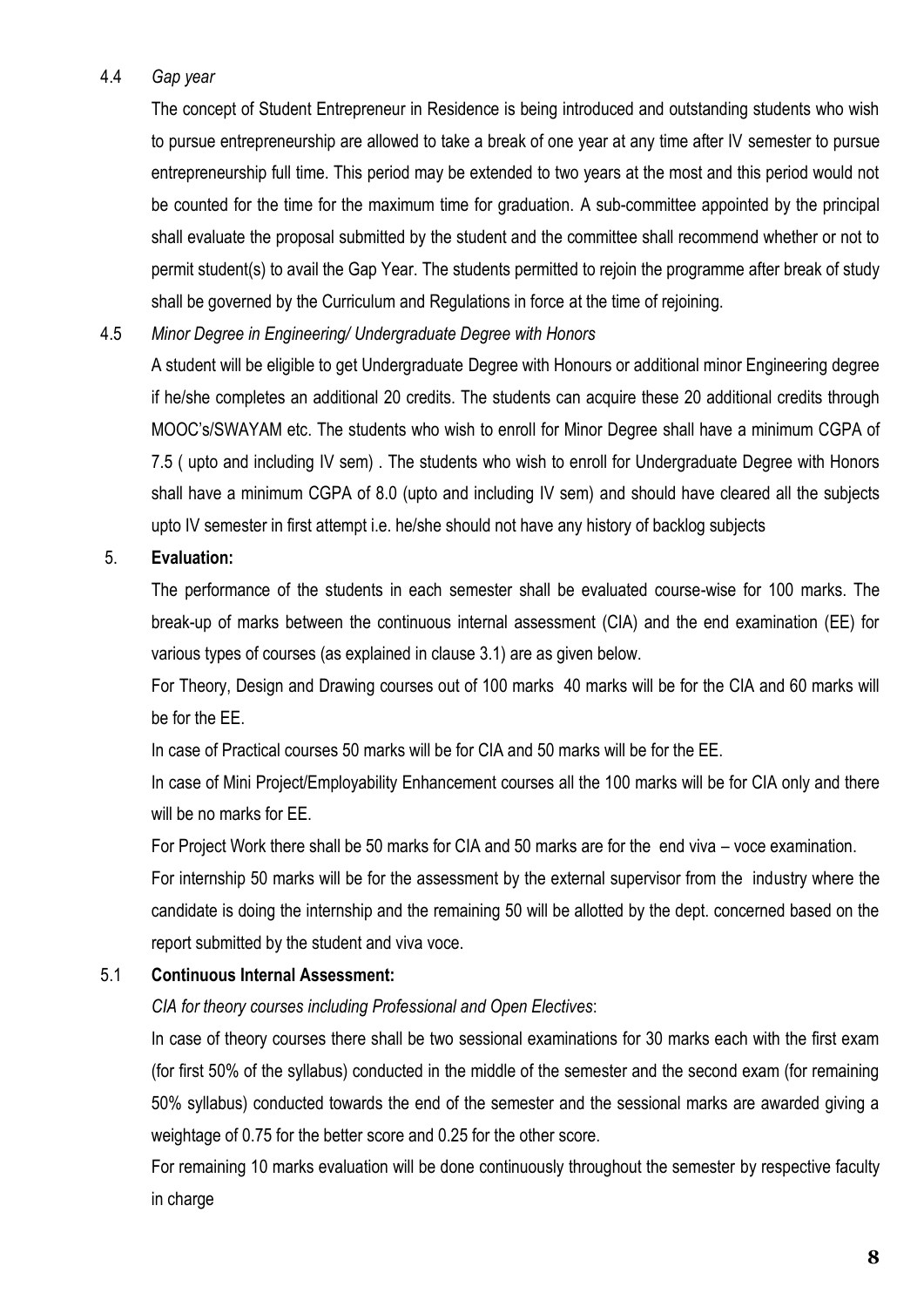This continuous evaluation can be made through Online Exam, Quiz, Home/Group Assignments, Seminars and any other such evaluation methods designed for specific courses depending on the course content and on the type of course. The faculty in charge will announce the mode of the assessment to the respective class at the beginning of the course. The faculty shall conduct at least two assessments with 10 marks for each assessment. The total marks obtained in the two assessments put together shall be reduced to 10. The first assessment marks should be submitted before the conduct of the first sessional examination, and the second assessment marks should be submitted before the conduct of the second sessional exam.

5.1.2 *CIA for the practical courses* :

In case of practical courses out of 50 marks, 20 marks are awarded based on the performance in the day to day laboratory work, 10 marks for record work, 15 marks for viva-voce and internal practical examination conducted at the end of the semester and remaining 5 marks for additional work beyond prescribed experiments/exercises, creating a model/mini project, solutions to undefined problems/new findings etc.

5.1.3 *CIA for the Design/Drawing/Estimation courses :*

For these courses the distribution shall be 30 marks for sessional exams, 10 marks for day to day work. There shall be two sessional exams and the marks shall be finalized with a weightage of 0.75 for the better score and 0.25 for the other.

5.1.4 CIA for Project Work:

50 marks are awarded based on the continuous evaluation by the guide / supervisor and Project review committee. For minor project the internal evaluation for 100 marks shall be based on the report, model if any and seminar presented before the evaluation committee.

5.1.5 *CIA for Employability Enhancement courses :*

These courses with CIA only shall be evaluated for 100 marks. The faculty -incharge shall award the marks through continuous assessment made through objective test, group discussion, group tasks, reading/listening comprehension tests or any other mode of evaluation depending upon the nature of the course. The faculty in-charge shall spell out the method of assessment and weightage for each assessment to the respective class in advance.

5.1.6 *CIA for Internship:*

The internal evaluation for 50 marks will be done by the dept based on the report submitted by the student and a viva-voce examination.

For any course the sessional marks computed as per the above procedure will be finally rounded off to next higher integer.

5.1.7 *CIA for Mini Project*

The mini project shall be submitted in a report form along with a project model/ prototype if any, and a seminar should be presented before the committee comprising HOD/nominee and two senior faculty members. The topic for mini project and project work shall preferably be different from one another.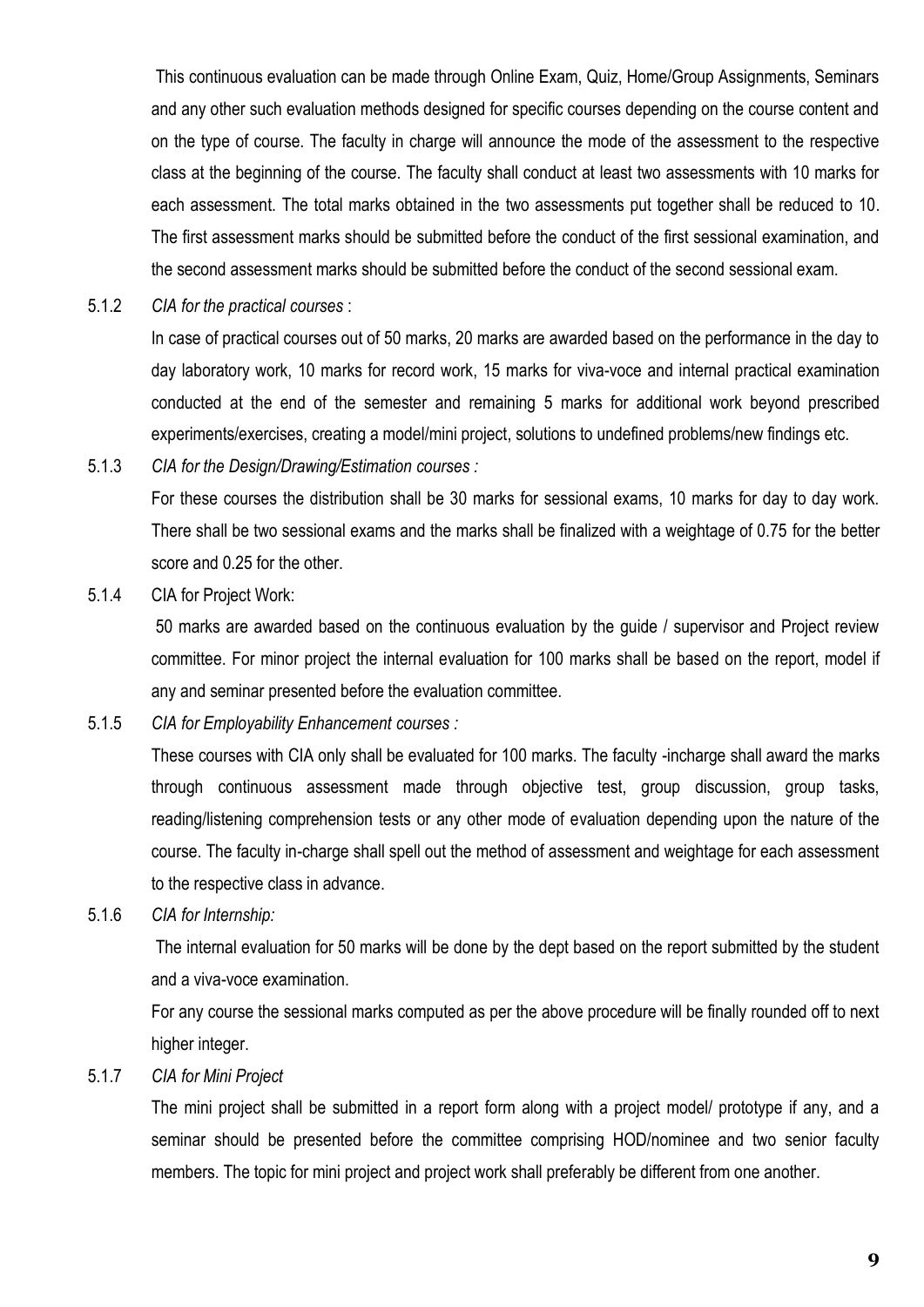The faculty imparting instruction is solely responsible for continuous internal assessment and he/she shall be responsible for maintaining all records to justify his/her evaluation scheme and score thereof. Every teacher shall maintain an 'ATTENDANCE RECORD' which consists of attendance marked in each Theory/Laboratory/Electives, the assessment marks and the record of class work (topics covered), separately for each course handled by the teacher. This should be submitted to the Head of the Department periodically (at least three times in a semester) for verifying the syllabus coverage and the records of assessment marks and attendance. The Head of the Department will affix his/her signature and date after due verification. At the end of the semester, the record should be verified by the Head of the Department who shall keep this document in safe custody.

#### 5.2 **End Examination (EE) :**

5.2.1 *EE for the theory, professional electives, open electives and design/drawing courses* :

There shall be a comprehensive end written examination of Three hours duration for each Theory, Design and /or Drawing courses for 60 marks. Question paper setting shall be done by the external examiners.

5.2.2 *EE for practical courses*:

For each practical course the end examination with duration as specified in the scheme shall be conducted for 50 marks by one internal and one external examiner nominated by the Principal. However if external examiner is not available HOD with approval of the Principal may nominate a faculty member from among the same department competent in the course and preferably who had not handled that practical for that class as an external examiner

#### 5.2.3 *EE for the Project*:

The end viva-voce examination in the Project Work shall be conducted by one external and two internal examiners for 50 marks.

### 5.2.4 *EE For the Internship*:

The assessment for 50 marks given by the external supervisor shall be taken as the end exam marks.

The weightages for the CIA and EE are also presented in the form of a table in Table 5.1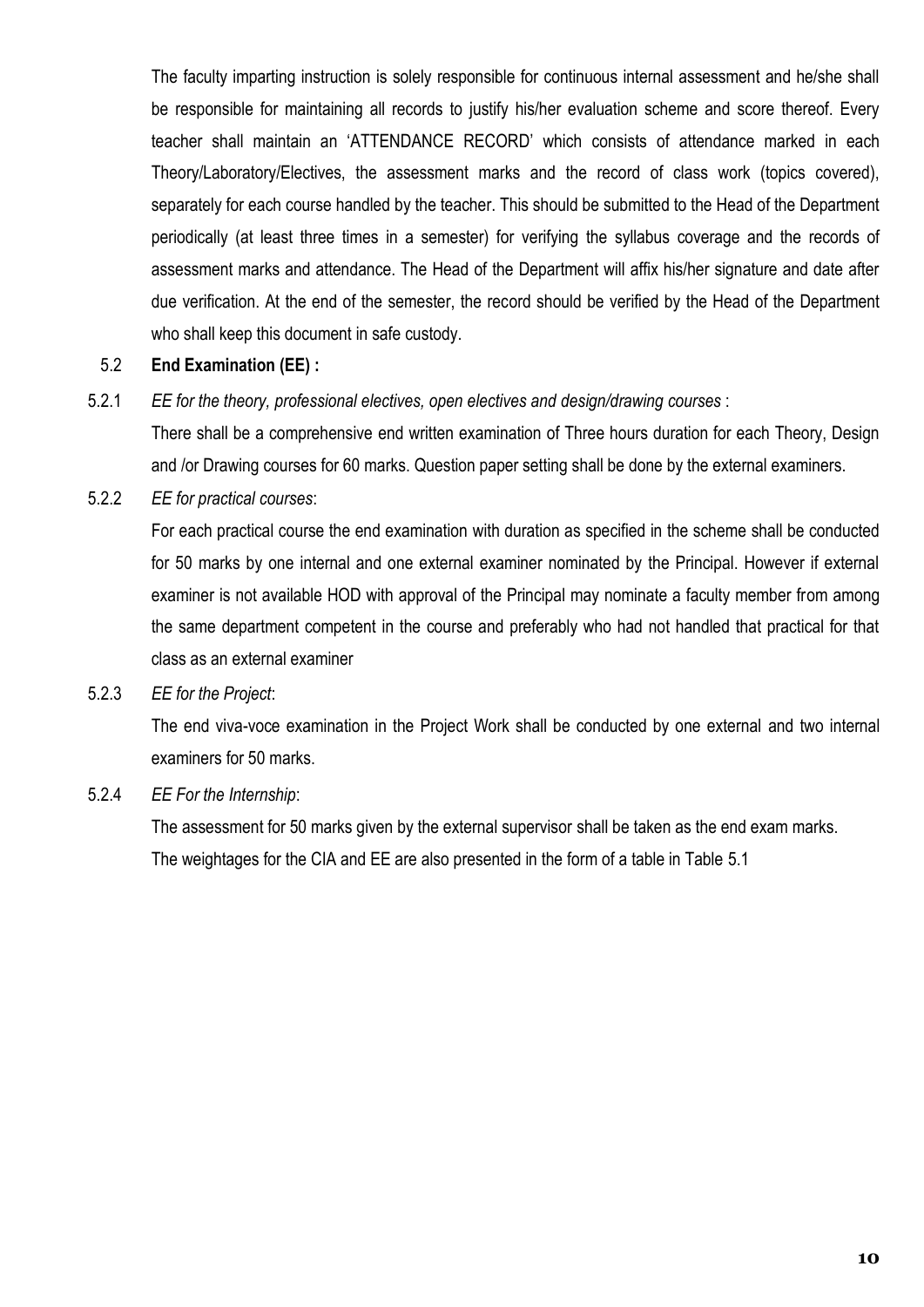| Table 5.1 : Distribution of Weightages for CIA and EE in Tabular form |  |  |
|-----------------------------------------------------------------------|--|--|
|                                                                       |  |  |

| S.No | Nature of the<br>course                                                     | <b>Marks</b> | Type of<br>examination and<br>Mode of<br>assessment                                                                                                                                                                                                                                                                  |          | Scheme of examination |                                                                                                                                                                                                                                                                                                                                                                                     |
|------|-----------------------------------------------------------------------------|--------------|----------------------------------------------------------------------------------------------------------------------------------------------------------------------------------------------------------------------------------------------------------------------------------------------------------------------|----------|-----------------------|-------------------------------------------------------------------------------------------------------------------------------------------------------------------------------------------------------------------------------------------------------------------------------------------------------------------------------------------------------------------------------------|
| 1.   | Theory<br>(including<br>Professional<br>and<br>Open<br>Elective<br>Courses) | 40           | Internal<br>Assessment                                                                                                                                                                                                                                                                                               |          |                       | Two sessional exams for 30 marks each shall be conducted<br>and shall be finalized with a weightage of 0.75 for the better<br>score and 0.25 for the other score.<br>For remaining 10 marks there shall be continuous<br>evaluation throughout the semester by respective faculty in<br>charge through Online Exam, Quiz, Assignments, Seminars<br>etc based on the type of course. |
|      |                                                                             | 60           | <b>End Examination</b>                                                                                                                                                                                                                                                                                               |          |                       | This end examination in theory courses will be for a<br>maximum of 60 marks.                                                                                                                                                                                                                                                                                                        |
| 2.   | Practical                                                                   | 50           | Internal<br>Assessment                                                                                                                                                                                                                                                                                               |          |                       | a) 20 marks are allotted for day to day laboratory work, 10<br>marks for Record work and 15 marks for Viva voce &<br>internal practical exam, remaining 5 marks additional<br>work beyond prescribed<br>experiments /exercises,<br>creating a model/ mini project, solutions to undefined<br>problems/ new findings etc.                                                            |
|      |                                                                             | 50           | <b>End Examination</b>                                                                                                                                                                                                                                                                                               |          | Voce                  | This end examination in practical courses will be for a<br>maximum of 50 marks. In this 30 Marks are allotted for<br>procedure, experiment, result etc and 20 marks for Viva                                                                                                                                                                                                        |
| 3.   | Practice<br>School /<br>Internship                                          | 100          | Out of 100 marks, evaluation for 50 marks shall be done by external supervisor of<br>the concerned company based on attendance / Day to Day performance. For<br>remaining 50 marks, evaluation will be done by the concerned department of the<br>college based on the report submitted by the student and viva-voce |          |                       |                                                                                                                                                                                                                                                                                                                                                                                     |
|      | Project Work                                                                | 100          |                                                                                                                                                                                                                                                                                                                      |          |                       | Continuous evaluation by guide / supervisor/ Evaluation<br>review committee with the following guide lines for the<br>breakup:                                                                                                                                                                                                                                                      |
|      |                                                                             |              | 50                                                                                                                                                                                                                                                                                                                   | Internal | Assessment            | i) Evaluation by the Supervisor: (Max Marks: 30)<br>(a) Problem identification/Literature Review: 10 marks<br>(b) Thesis preparation : 20 marks                                                                                                                                                                                                                                     |
| 4.   |                                                                             |              |                                                                                                                                                                                                                                                                                                                      |          |                       | ii) Evaluation by the Project Review committee (Max<br>Marks: 20)                                                                                                                                                                                                                                                                                                                   |
|      |                                                                             |              |                                                                                                                                                                                                                                                                                                                      |          |                       | (a) Presentation :<br>10 marks<br>(b) Defence of the topic/problem: 10 Marks                                                                                                                                                                                                                                                                                                        |
|      |                                                                             |              | End<br>50<br>Examination                                                                                                                                                                                                                                                                                             |          |                       | Thesis Presentation / Viva Voce<br>Examination conducted by one external and two internal<br>(one of them being HOD) examiners.                                                                                                                                                                                                                                                     |
| 5.   | Design<br>Drawing<br>Estimation                                             | 100          | 40                                                                                                                                                                                                                                                                                                                   | Internal | Assessment            | Sessional exam marks: 30<br>10<br>Day to day work:<br>Two sessional exams for 30 marks each shall be<br>conducted and shall be finalized with a weightage<br>of 0.75 for the better score and 0.25 for the other<br>score.                                                                                                                                                          |
|      |                                                                             |              | 60                                                                                                                                                                                                                                                                                                                   | End      | Examination           | This end examination will be for a maximum of 60<br>marks                                                                                                                                                                                                                                                                                                                           |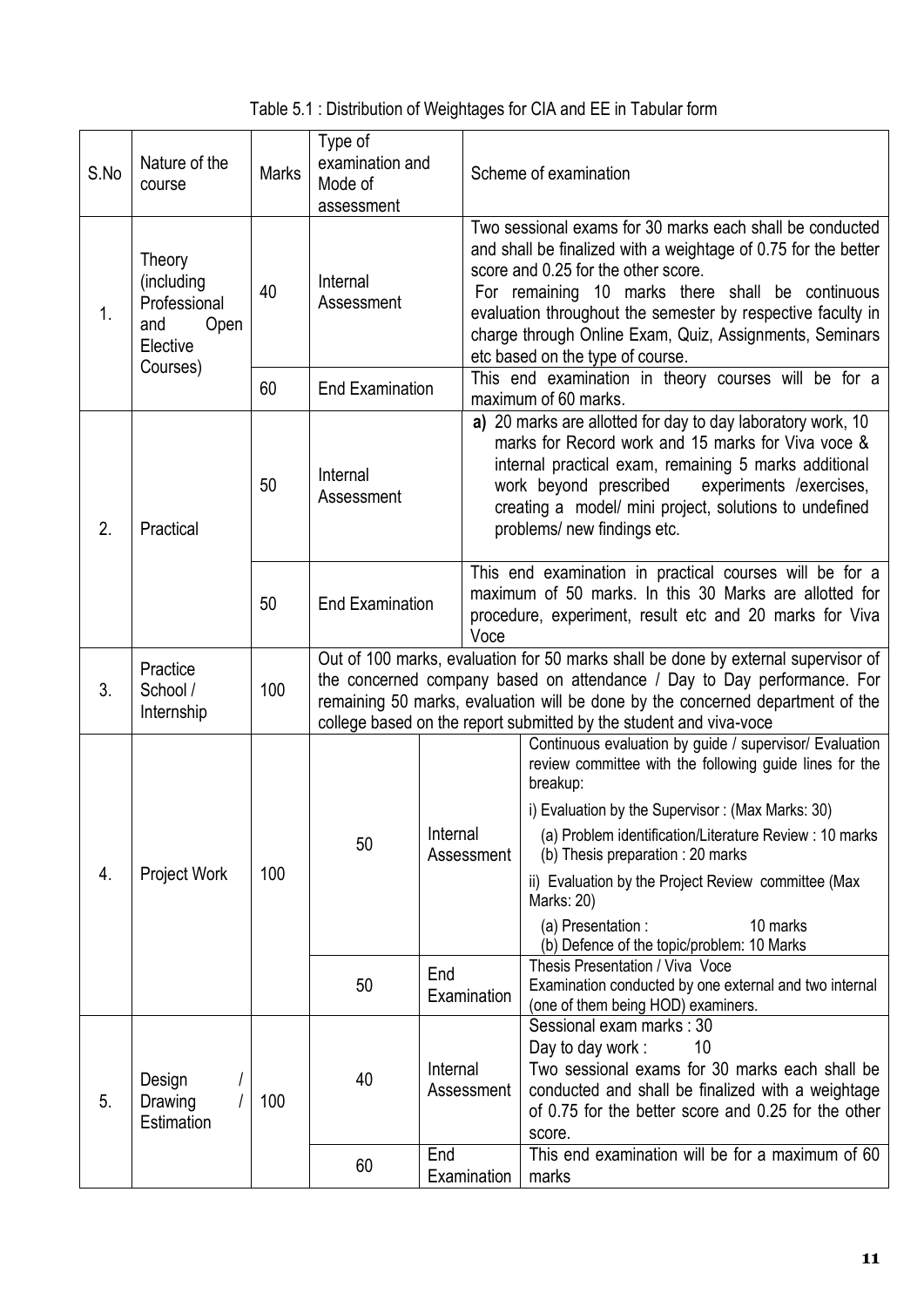| S.No | Nature of the<br>course                        | <b>Marks</b> | Type of<br>examination<br>and Mode of<br>assessment | Scheme of examination                                                                                                                                                                                                                                                                                                    |
|------|------------------------------------------------|--------------|-----------------------------------------------------|--------------------------------------------------------------------------------------------------------------------------------------------------------------------------------------------------------------------------------------------------------------------------------------------------------------------------|
| 6.   | <b>Employability</b><br>Enhancement<br>Courses | 100          | Internal<br>Assessment                              | Continuous internal assessment through assessment methods like<br>group tasks, group discussion, etc.                                                                                                                                                                                                                    |
| 7.   | Mini Project                                   | 100          | Internal<br>Assessment                              | The mini project shall be submitted in a report form along with a<br>project model/ prototype if any, and a seminar should be<br>presented before the committee comprising HOD/nominee and<br>two senior faculty members. The topic for mini project and project<br>work shall preferably be different from one another. |
| 8    | Mandatory<br>Learning<br>Courses               |              |                                                     | Offered as an Audit Course                                                                                                                                                                                                                                                                                               |

### 5.3 **Question Paper Pattern**

#### *Internal Assessment:*

The Sessional Examination Question paper is for 30 marks. The question paper shall contain One Compulsory Question (with three short answer sub-questions of 2 marks each) and three EITHER / OR type questions which carry 8 marks each.

However to meet the specific course requirement a different pattern of question paper can be recommended by the course teacher with the approval of HOD/Chairman BOS. But this must be informed to the students well in advance.

#### *End Examination:*

For theory courses, there will be six questions with following pattern .

All Questions have to be answered compulsorily.

Question 1 shall contain 5 short Answer sub-questions each of 2 marks. (Total 10 marks) each subquestion covering one unit.

The remaining five questions shall be Either/OR type questions carrying 10 marks each. Each of these questions is from one unit and may contain sub-questions. i.e there will be two questions from each unit and the student should answer any one question

Model Question paper for each theory course shall be prepared by the course teacher/expert within 15 days from the commencement of the semester and the same shall be forwarded to the Controller of Examinations through the Chairman, BOS concerned.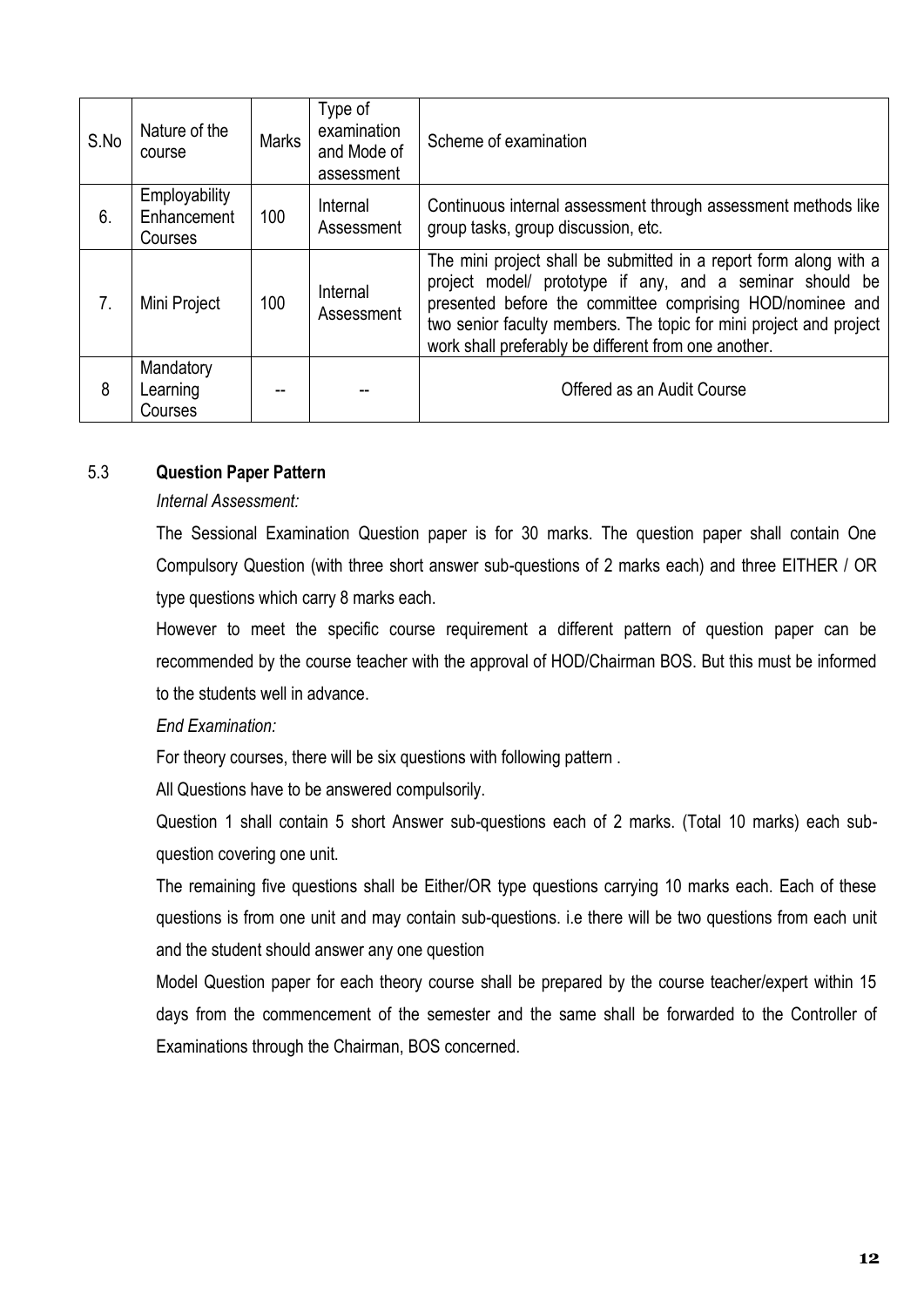# 5.4 **Massive open online Courses ( MOOCs')**

B.Tech students can avail the facility of earning up to a maximum of 5% credits of their degree requirements through MOOCs. MOOC courses eligible for this purpose are the courses offered by NPTEL/ SWAYAM/EDX/Course by any other reputed organisation approved by the department only.

- $\triangleright$  The student shall obtain prior approval of the Head of the Department before registering for MOOC's.
- MOOC courses can be taken in lieu of Elective courses such as Open Electives & Professional Electives (pertaining to their branch only), and Employability Enhancement Courses. No Core, Lab or Project Course can be dropped in lieu of MOOC.
- $\triangleright$  The student shall submit course Title, institute which offered MOOC, Examination system and Credits of the Course, duration of course
- $\triangleright$  After deciding on the MOOC and a course which is approved as its equivalent in the curriculum a student can enroll for it and clear it any time as per his/her convenience and obtain the assessment certificate.
- $\triangleright$  If the assessment certificate is submitted
	- (i) before the commencement of the semester in which the equivalent course is offered , the student will be exempted from attending the regular class work and internal assessment exams of the equivalent subject.
	- (ii) during the semester the student is permitted to withdraw from the remaining part of the course work and internal assessment tests.
	- (iii) after the semester is over but before the results of that semester are declared the student can request for considering his performance in the MOOC in lieu of its equivalent.
- $\triangleright$  The student shall submit to the HOD the original certificate issued by MOOC authorities along with a photocopy of the same. The original will be returned after verification and verification shall be certified by the Head of the Department on the photocopy which shall be kept in records.
- An equivalent Grade corresponding to grade/marks awarded by MOOC agency shall be determined by a committee consisting of Principal, Controller of Examinations, Dean Student affairs and HoD concerned. This equivalent Grade shall be shown in the grade sheet and accounted in the SGPA and CGPA calculations.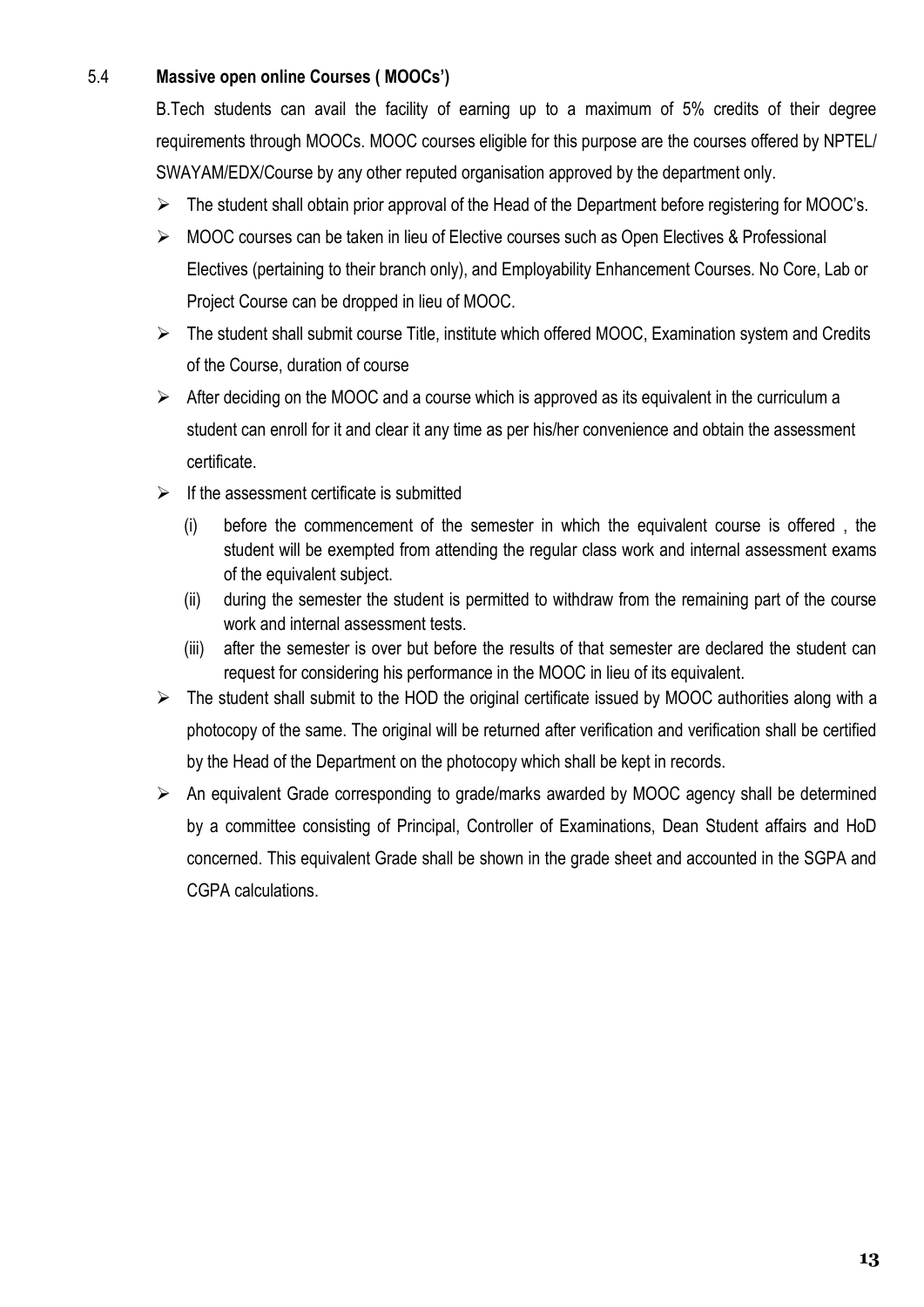# 5.5 **Grading**

After each course is evaluated for 100 marks, the marks obtained by the student in each course will be converted to a corresponding letter grade as given below, depending on the range in which the marks fall.

| Range in which the marks in the course fall | Grade          | Grade points assigned | Performance  |  |
|---------------------------------------------|----------------|-----------------------|--------------|--|
| $\geq 95$                                   | S              | 10                    | Out Standing |  |
| 90 to 94                                    | A1             | 9.5                   |              |  |
| 85 to 89                                    | A2             | 9                     | Excellent    |  |
| 80 to 84                                    | A <sub>3</sub> | 8.5                   |              |  |
| 75 to 79                                    | B1             | 8                     | Very Good    |  |
| 70 to 74                                    | B <sub>2</sub> | 7.5                   |              |  |
| 65 to 69                                    | B <sub>3</sub> | $\overline{7}$        | Good         |  |
| 60 to 64                                    | C <sub>1</sub> | 6.5                   |              |  |
| 55 to 59                                    | C2             | 6                     | Average      |  |
| 50 to 54                                    | C3             | 5.5                   |              |  |
| 45 to 49                                    | D              | 5                     | Satisfactory |  |
| 40 to 44                                    | E              | 4.5                   |              |  |
| < 40                                        | $F$ or $G^*$   | $\pmb{0}$             | F for fail   |  |
| <b>ABSENT</b>                               | AAA            | $\pmb{0}$             |              |  |
| * Explained in clause 5.6                   |                |                       |              |  |

Table 5.3 – Conversion into Grades and Grade Points assigned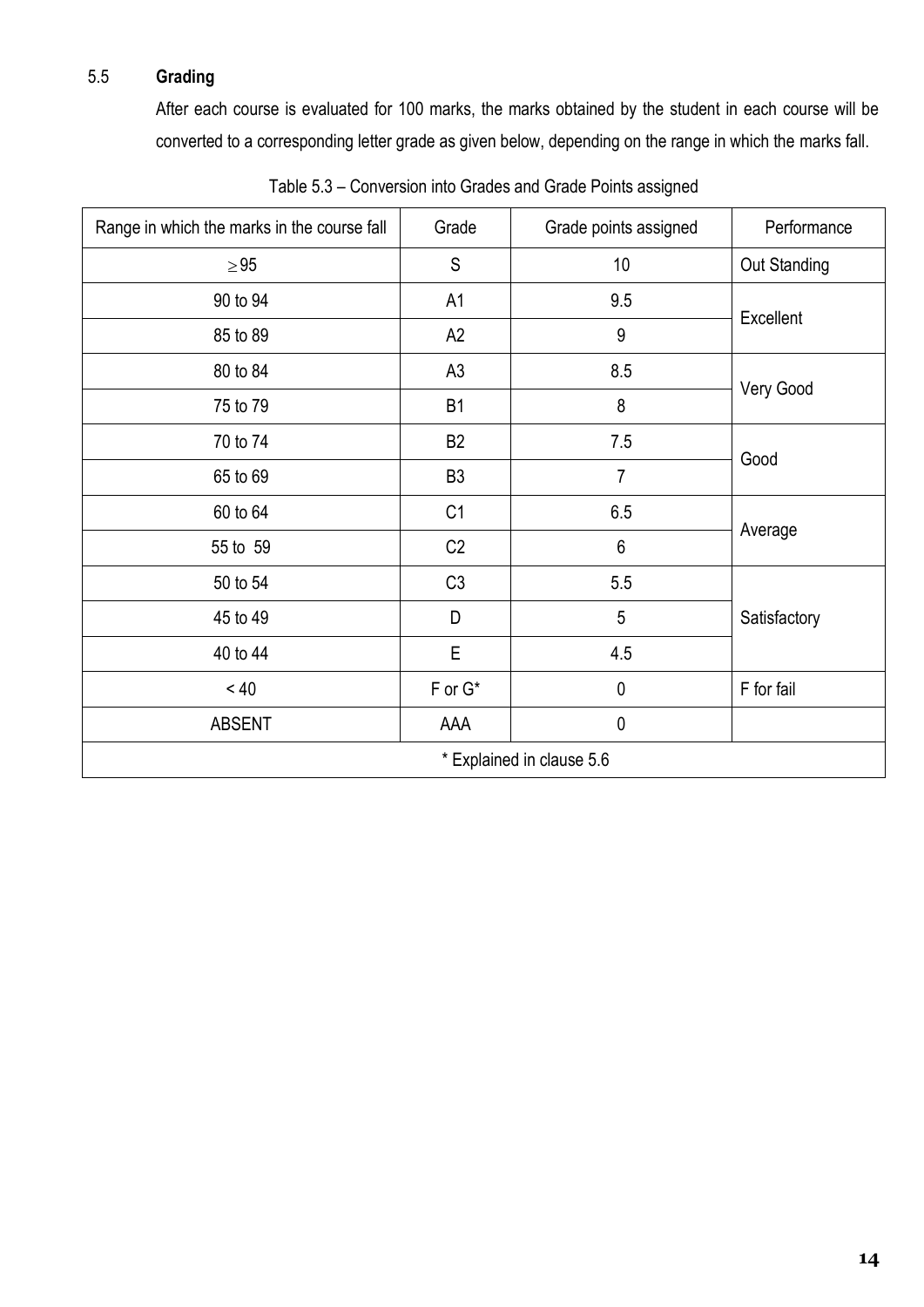#### 5.6 **Requirement for clearing any course:**

In the theory and practical courses the students have to obtain a minimum of 35% marks in the end examinations and also minimum 40% of marks in the sum of the continuous internal assesment and end examination taken together, otherwise they will be awarded grade-F in that course. F is considered as a fail grade indicating that the student has to reappear for the end supplementary examination in that course and obtain a non fail grade for clearing that course.

In other words to pass in a course, a student shall score 21 marks or more out of 60 marks in the end examination and also shall score 40 marks or more out of 100 in the end examination and the continuous internal assessment put together.

In case of Employability Enhancement courses as there is no end exam and as all the marks are for internal assessment only, and since there is no stipulated minimum for internal assessment, only for these courses an additional grade namely G is used with grade points of zero whenever the marks scored by the student is less than 40%.

To become eligible for the award of degree a student must obtain a minimum CGPA of 4.0 (explained in clause 5.9)

#### 5.7 **Supplementary Examinations**

Apart from the regular end examinations, the college will also schedule and conduct supplementary examinations for all courses for the benefit of students with backlogs. Such of the students writing supplementary examinations as supplementary candidates, may have to write more than one examination per day.

Instant examination for eighth semester courses will be conducted only for the benefit of those outgoing students who failed in or who are absent for only one course of Final semester and who do not have any other backlogs. The instant exam will be conducted normally within one month of the announcement of the final semester revaluation results.

#### 5.8 **Improvement**

A student is permitted to improve his/her performance in any end examination of theory courses that belong to immediately preceding semester only. For example, a student appearing for regular exams of III semester can improve in the courses of II semester only. Similarly a student appearing for regular exams of VI semester can improve in the courses of V semester only. Students can improve their performance in theory courses only. However, this facility shall not be availed by a student who has taken the Original Provisional / Degree Certificate.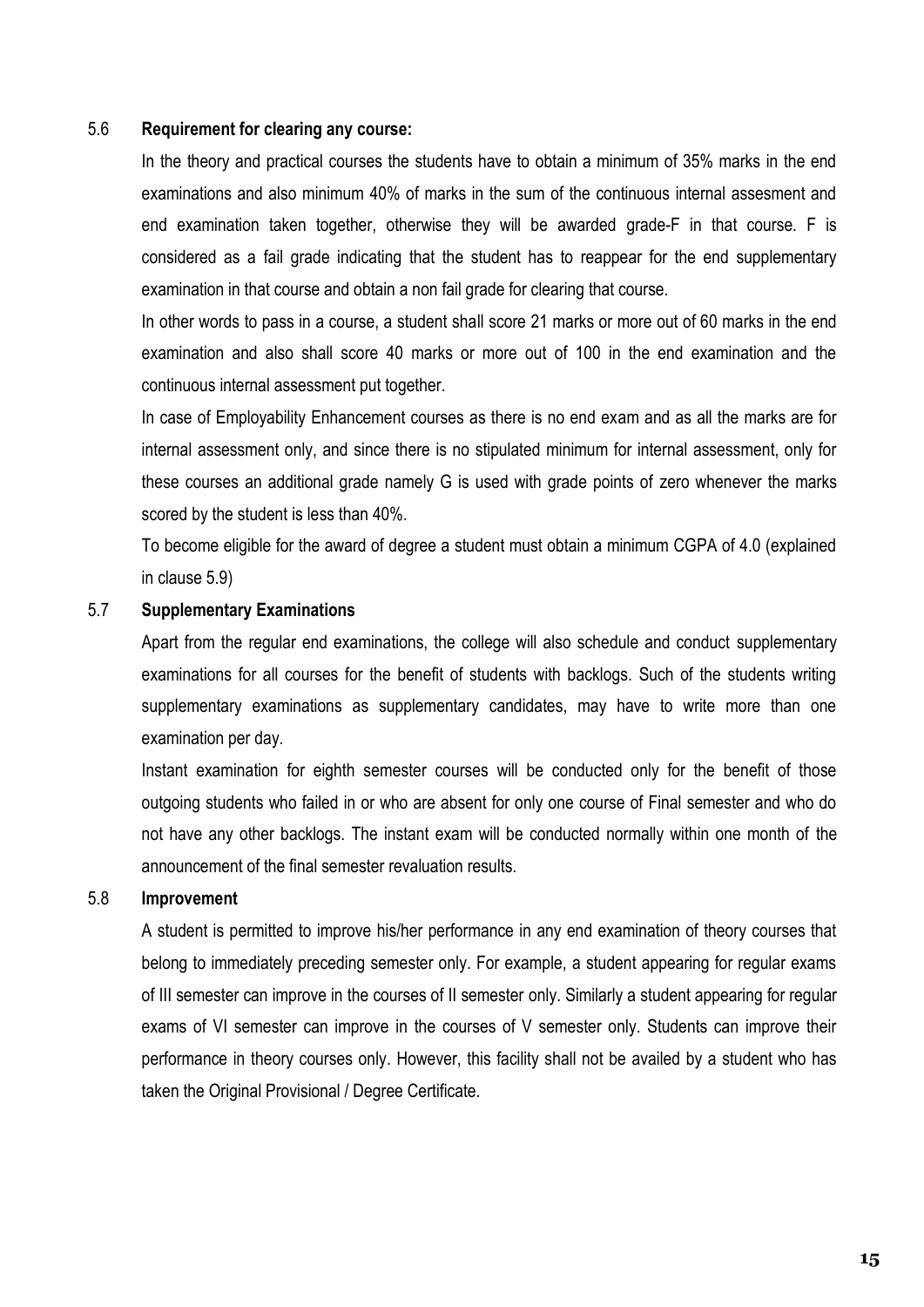#### 5.9 **Semester Grade Point Average (SGPA) and Cumulative Grade Point Average (CGPA):**

The Semester Grade Point Average (SGPA) for each semester and Cumulative Grade Point Average (CGPA) up to any semester are calculated as follows:

A Semester Grade Point Average will be computed as follows

$$
SGPA = \frac{\sum_{i=1}^{n} c_i \times GP_i}{\sum_{i=1}^{n} c_i}
$$

here 'n' is the number of courses in that semester,  $C_i$  = Credits for the course i,  $GP_i$  = the Grade Point obtained for the course i. and the summation is over all the courses in that semester.

A Cumulative Grade Point Average (CGPA) will be computed for every student at the end of each semester. The CGPA would give the cumulative performance of a student from the first semester up to the end of the semester to which it refers and is calculated as follows.

$$
CGPA = \frac{\sum_{j=1}^{m} \text{SGPA}_j \times \text{TC}_j}{\sum_{j=1}^{m} \text{TC}_j}
$$

Where 'm' is the number of semesters under consideration.  $TC_i$  the total number of credits for a particular semester and SGPA<sup>j</sup> is the Semester Grade Point Average of that semester. Both SGPA and CGPA will be rounded off to the second digit after decimal and recorded as such.

While computing the SGPA/CGPA the courses in which the student is awarded Zero grade points will also be included.

For any academic/employment purpose the following formulae shall be used for conversion of CGPA to % of marks.  $\%$  of marks = (CGPA – 0.5) x 10

#### 5.10 **Grade Sheet**

A grade sheet (Memorandum) will be issued to each student indicating his performance in all courses of that semester in the form of grades and also indicating the SGPA and CGPA up to that semester. Transcripts :

After successful completion of the total course of study, a Transcript containing performance of all academic years will be issued as a final record. Duplicate transcripts will also be issued if required after the payment of requisite fee. Partial transcript will also be issued up to any semester to any student on request and by paying the stipulated fee in force.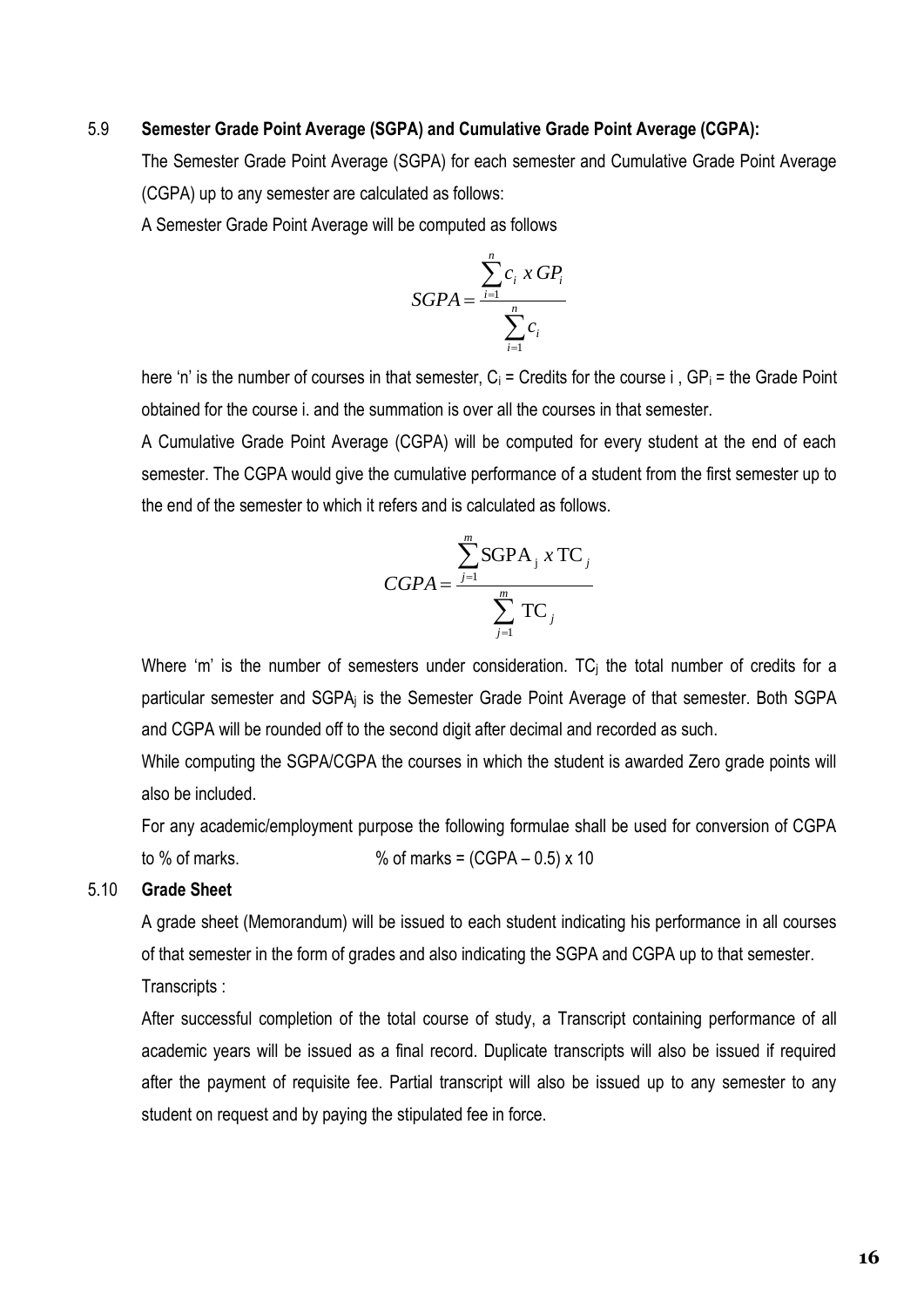### 6. **Award of Degree**

After having admitted into the program, B.Tech degree shall be conferred on a student who has satisfied the following conditions.

- (i) The student joining with Intermediate qualification must have, after admission into the Regular B.Tech programme of the college, pursued a regular course of study for not less than four academic years and not more than eight academic years.
- (ii) The student joining under lateral entry scheme with diploma qualification must have, after admission into III Semester B.Tech, pursued a regular course of study for not less than three academic years and not more than six academic years.
- (iii) The student must have satisfied the minimum academic requirements in appropriate branch of engineering in each semester of the program, herein after prescribed
- (iv) Students must register for all the courses and earn the credits specified
- (v) Students who fail to fulfill all the academic requirements for the award of degree within the specified period from the year of their admission shall forefeit their seat in B.Tech course and their admission stands cancelled.
- (vi) The student shall successfully complete non credit courses like EAA/CAA.
- (vii) The student has no dues to the institution, library, hostels etc
- (viii) The student has no disciplinary action pending against him/her

The Degree will be conferred and awarded by Jawaharlal Nehru Technological University Anantapur, Ananthapuramu on recommendations by the Academic council of GPREC(Autonomous) basing on the eligibility as in clause 7.

## 7. **Minimum Academic Requirements**

- 7.1 A student is deemed to have satisfied the minimum academic requirement if he/she scores not less than 35% marks in the end examinations and also minimum 40% of marks in the sum total of the internal evaluation and end examination together in each of the theory and practical courses including project work etc., and obtains a minimum CGPA of 4.0 which is calculated considering all the semesters. However, lateral entry students must obtain a CGPA of 4.0 which is calculated considering the performance from third semester to eighth semester
- 7.2 A student shall be declared to have satisfied the minimum academic requirements and has become eligible for the award of degree if he/she fulfills each of the following conditions.

i) Satisfies minimum requirements as stated in clause 7.1.

- ii) Satisfies the minimum requirement of attendance as stipulated in clause 4 and
- iii) Satisfies all other regulations, academic or otherwise stipulated by the college from time to time.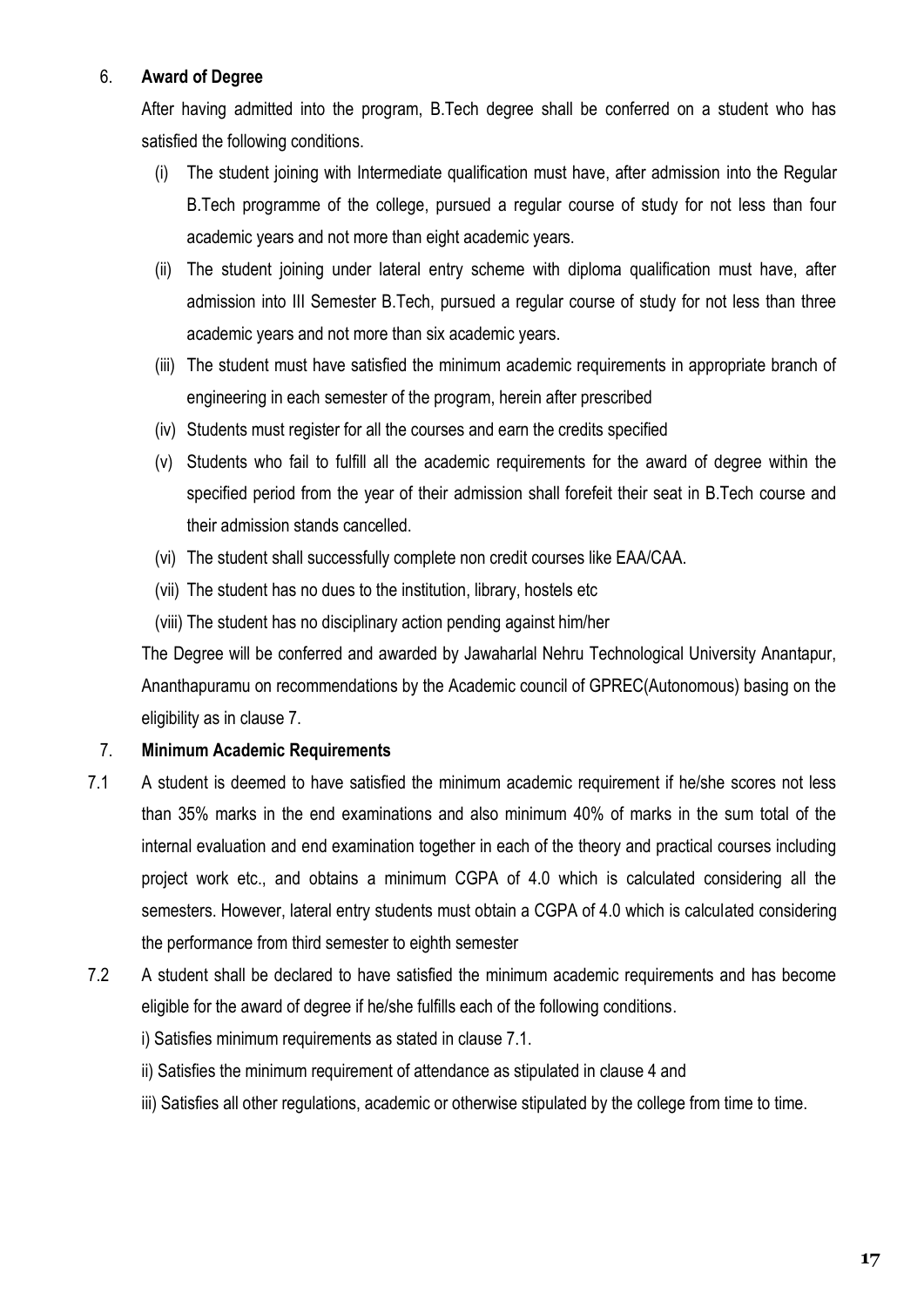# 8. **Award of Class**

After a student has satisfied the minimum requirements prescribed for the completion of the Course as stipulated in clause 7 and has become eligible for the award of degree he/she shall be placed in one of the following classifications based on CGPA.

| Division / Class                    | CGPA              |
|-------------------------------------|-------------------|
| <b>First Class with Distinction</b> | $\geq$ 75         |
| <b>First Class</b>                  | $≥6.5$ and< 7.5   |
| <b>Second Class</b>                 | $≥5.5$ and $≤6.5$ |
| Pass Class                          | $≥4.0$ and< 5.5   |

## 9. **With holding of Results**

The result of a candidate shall be withheld if: He/she has not cleared any dues to the Institution/ Hostel /University A case of disciplinary action against him/her is pending disposal.

## 10. **Exam Hall Culture**

Students are not permitted to use mobile phones in the examination halls.

Any attempt by any student to influence the examiners, faculty and staff or Controller of Examinations for undue favours in the exams, and bribing them either for marks or attendance will be treated as malpractice case and the student can be debarred from the college.

When a student absents himself/herself, he/she is treated as to have appeared and obtained zero marks in that course(s) and Grading is done accordingly.

When a student's answer book is confiscated for any kind of attempted or suspected malpractice, the decision of the examination committee is final.

## 11. **Minimum Instruction Weeks**

Each semester shall consist of 15 instruction weeks excluding the days allotted for examinations

## 12. **Transitory Regulations :**

Candidates who have been detained for want of attendance/lack of credits or who wish to repeat the same semester and who have availed gap year/s are eligible for readmission into the respective semester and shall be governed by the curriculum and academic regulations in force at the time of re-joining.

## 13. **Amendment of Regulations**

The college may, from time to time, revise, amend or change the regulations, scheme of examinations and syllabi.

### 14. **Ragging**

Ragging of any kind is strictly prohibited. A Student who indulges in ragging shall be punished as per the provisions of the ragging act.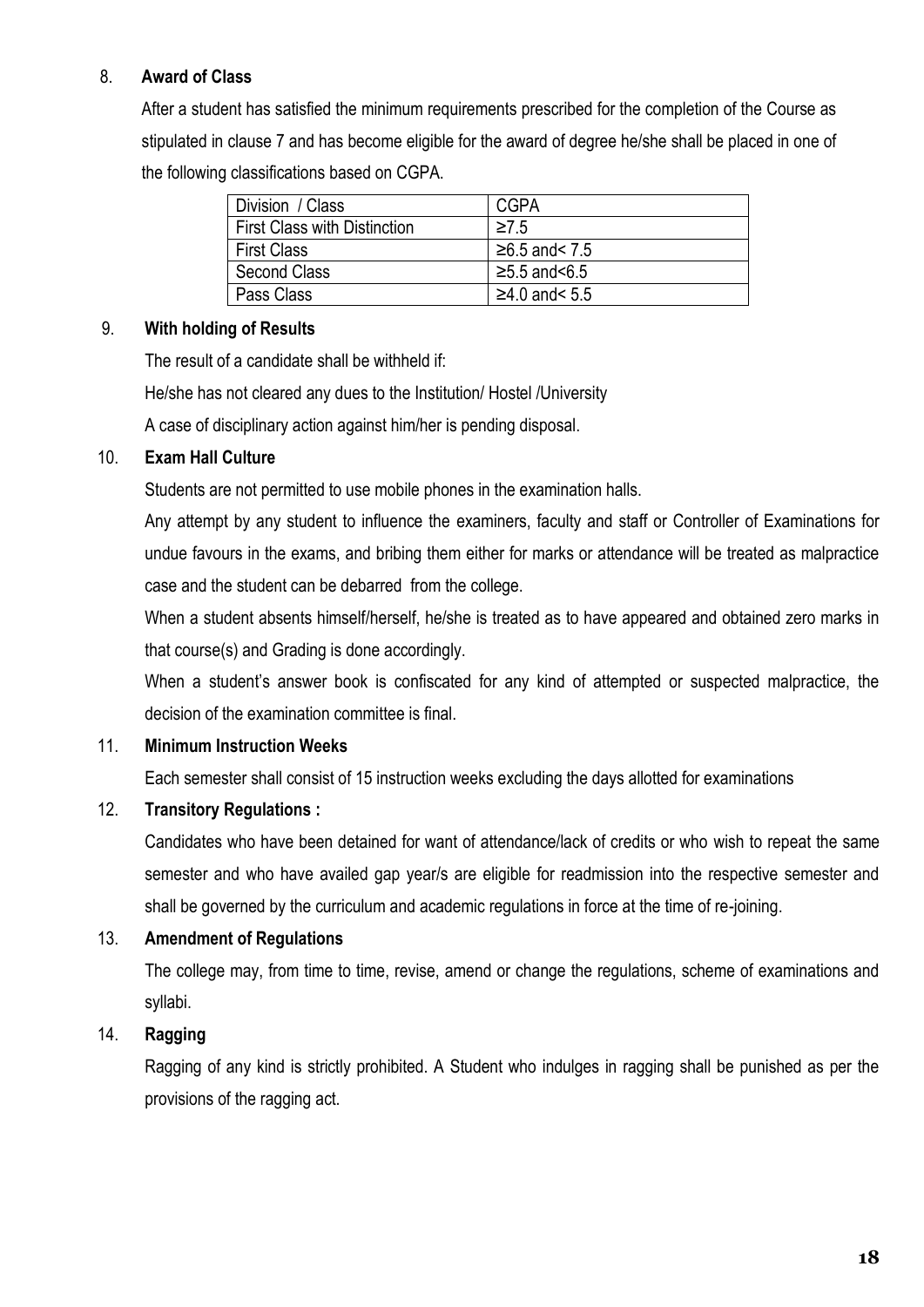### 15. **Rules of Discipline**

- $\triangleright$  Use of mobile phones with camera, in the campus is strictly prohibited.
- $\triangleright$  Students shall behave and conduct themselves in a dignified and courteous manner in the campus/Hostels.
- $\triangleright$  Students shall not bring outsiders to the institution or hostels.
- $\triangleright$  Students shall not steal, deface, damage or cause any loss to the institution property.
- $\triangleright$  Students shall not collect money either by request or coercion from others within the campus or hostels.
- $\triangleright$  Students shall not resort to plagiarism of any nature/extent. Use of material, ideas, figures, code or data without appropriate acknowledgement or permission of the original source shall be treated as cases of plagiarism. Submission of material, verbatim or paraphrased, that is authored by another person or published earlier by oneself shall also be considered as cases of plagiarism.
- $\triangleright$  Use of vehicles by the students inside the campus is prohibited.
- $\triangleright$  Any conduct which leads to lowering of the esteem of the organization is prohibited.
- $\triangleright$  Any student exhibiting prohibited behaviour shall be suspended from the institute. The period of suspension and punishment shall be clearly communicated to the student. The student shall lose the attendance for the suspended period
- $\triangleright$  Dress Code

Boys : All the boy students should wear formal dresses. Wearing T-shirts and other informal dresses in the campus is strictly prohibited.

Girls : All the girls students shall wear saree/churidhar with dupatta

## 16. **General**

The academic regulations should be read as a whole for purpose of any interpretation.

The college reserves the right of altering the regulations as and when necessary.

The regulations altered may be applicable to all the Candidates on rolls.

Wherever the word he, him or his occur, it will also include she, her, hers.

Whenever ambiguities arise in interpreting the regulations, the joint board of studies shall have the powers to issue clarifications and /or to make new rule for removing such ambiguities which shall be final.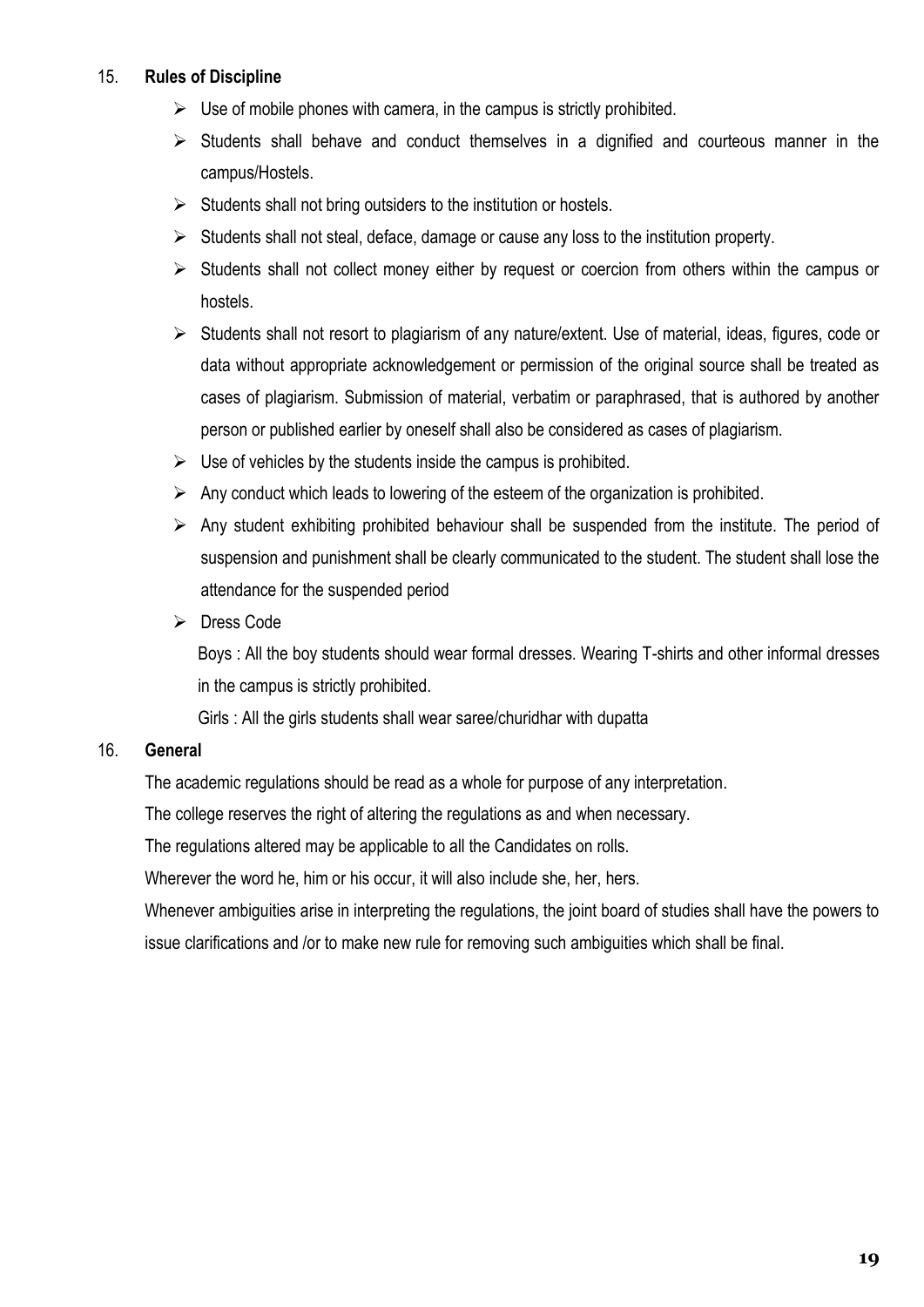# 17. **Punishments for Malpractice cases – Guidelines**

The examinations committee may take the following guidelines into consideration while dealing with the suspected cases of malpractice reported by the invigilators/squad members etc; during end examinations. The punishment may be more severe or less severe depending on the merits of the individual cases.

| S. No          | Nature of Malpractice/Improper conduct                                                                                                                                                                                                                                                                                                                                                                                                                | Punishment                                                                                                                                                                                                                                                                                                                                                                                                                                                                                                                 |
|----------------|-------------------------------------------------------------------------------------------------------------------------------------------------------------------------------------------------------------------------------------------------------------------------------------------------------------------------------------------------------------------------------------------------------------------------------------------------------|----------------------------------------------------------------------------------------------------------------------------------------------------------------------------------------------------------------------------------------------------------------------------------------------------------------------------------------------------------------------------------------------------------------------------------------------------------------------------------------------------------------------------|
| 1.             | Possesses or keeps accessible in examination hall, any<br>paper, note book, programmable calculators, Cell<br>phones, pager, palm computers or any other form of<br>material concerned with or related to the course of the<br>examination (theory or practical) in which he is appearing<br>but has not made use of (material shall include any marks<br>on the body of the student which can be used as an aid in<br>the course of the examination) | For Possession of mobile phone: Expulsion<br>from the examination hall and cancellation<br>of the performance in that course only.<br>For possession of any material relevant to<br>the exam:<br>Expulsion from the examination hall and<br>cancellation of the performance in 50% of<br>the subjects (In case of fraction, the integer<br>part of the number). The subjects for<br>cancellation will be selected in cyclic order<br>starting with the subject in which the<br>candidate is found to resort to malpractice |
| 2.             | Uses objectionable, abusive or offensive language in the<br>answer paper or in letters to the examiners or writes to<br>the examiner requesting him to award pass marks.                                                                                                                                                                                                                                                                              | Cancellation of the performance in that<br>course.                                                                                                                                                                                                                                                                                                                                                                                                                                                                         |
| 3 <sub>1</sub> | Copying detected on the basis of internal evidence, such<br>as, during valuation or during special scrutiny.                                                                                                                                                                                                                                                                                                                                          | Cancellation of the performance in that<br>course and all other courses the candidate<br>including<br>practical<br>has<br>appeared<br>examinations and project work of that<br>semester/year examinations.                                                                                                                                                                                                                                                                                                                 |
| 4.             | Gives assistance or guidance or receives it from any<br>other student orally or by any other body language<br>methods or communicates through cell phones with any<br>other student or persons in or outside the exam hall in<br>respect of any matter.                                                                                                                                                                                               | Expulsion from the examination hall and<br>cancellation of the performance in that<br>course only of all the students involved. In<br>case of an outsider, he will be handed over<br>to the police and a case shall be registered<br>against him.                                                                                                                                                                                                                                                                          |
| 5.             | Has copied in the examination hall from any paper, book,<br>programmable calculators, palm computers or any other<br>form of material relevant to the course of the examination<br>(theory or practical) in which the student is appearing.                                                                                                                                                                                                           | Expulsion from the examination hall and<br>cancellation of the performance in that<br>course and all other courses including<br>practical examinations and project work of<br>that semester/year.                                                                                                                                                                                                                                                                                                                          |
| 6.             | Comes in a drunken condition to the examination hall.                                                                                                                                                                                                                                                                                                                                                                                                 | Expulsion from the examination hall and<br>cancellation of the performance in that<br>course and all other courses including<br>practical examinations and project work of<br>that semester/year.                                                                                                                                                                                                                                                                                                                          |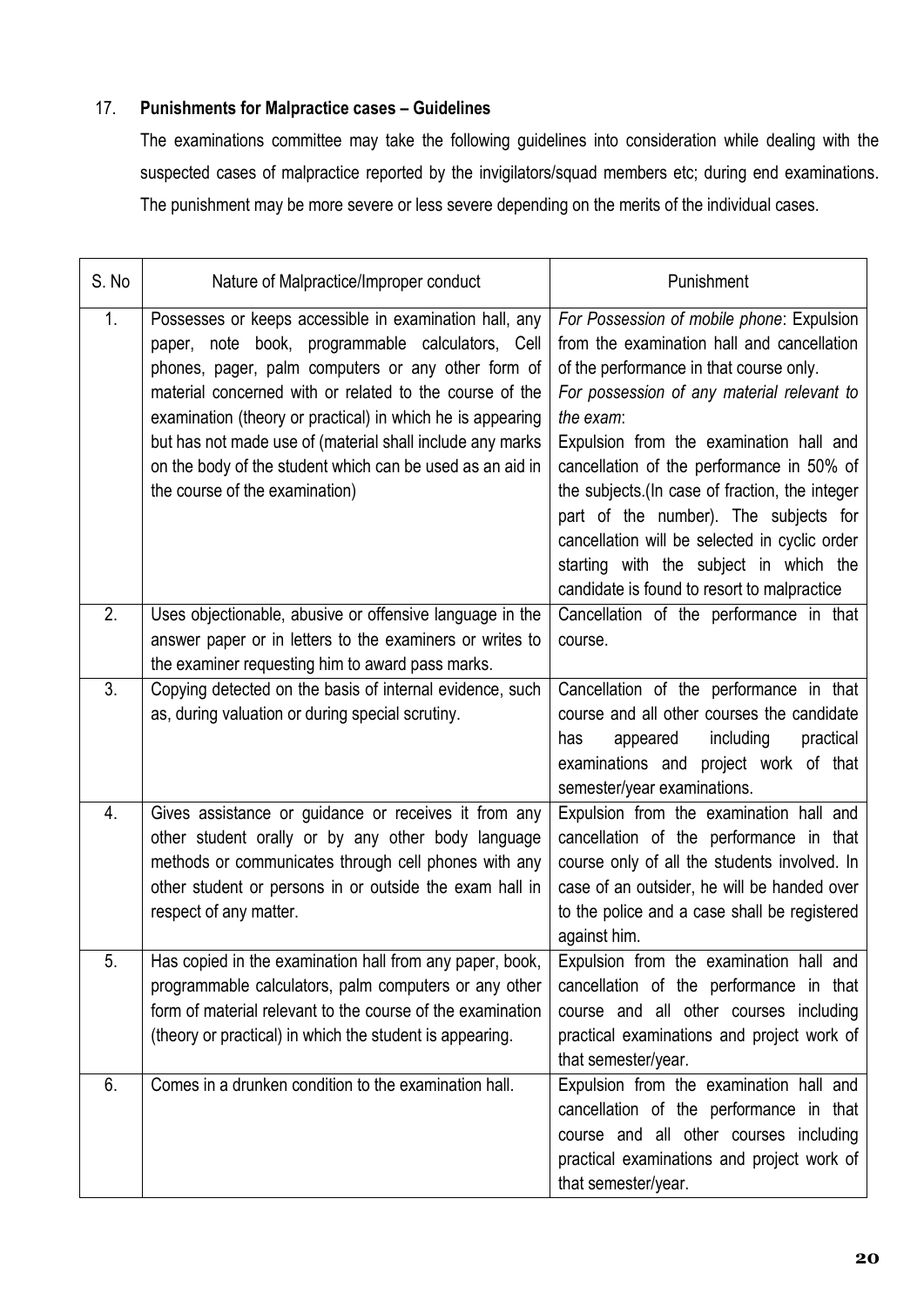| S. No | Nature of Malpractice/Improper conduct                              | Punishment                                  |
|-------|---------------------------------------------------------------------|---------------------------------------------|
| 7.    | Smuggles in the Answer book or takes out or arranges to             | Expulsion from the examination hall         |
|       | send out the question paper during the examination or answer        | and cancellation of performance in that     |
|       | book during or after the examination                                | course and all the other courses            |
|       |                                                                     | including practical examinations and        |
|       |                                                                     | project work of that semester/year. The     |
|       |                                                                     | student is also debarred for two            |
|       |                                                                     | consecutive semesters from class work       |
|       |                                                                     | and all examinations. The continuation      |
|       |                                                                     | of the course by the student is subject     |
|       |                                                                     | academic<br>the<br>regulations<br>to<br>in  |
|       |                                                                     | connection with forfeiture of seat.         |
| 8.    | <b>Refuses</b><br>of<br>the<br>Chief<br>the<br>orders<br>obey<br>to | In case of students of the college, they    |
|       | Superintendent/Assistant - Superintendent / any officer on          | shall be expelled from examination          |
|       | duty or misbehaves or creates disturbance of any kind in and        | cancellation<br>of<br>their<br>halls<br>and |
|       | around the examination hall or organizes a walk out or              | performance in that course and all          |
|       | instigates others to walk out, or threatens the officer-in charge   | other courses of that semester/year.        |
|       | or any person on duty in or outside the examination hall of any     | The students also are debarred and          |
|       | injury to his person or to any of his relations whether by          | forfeit their seats. In case of outsiders,  |
|       | words, either spoken or written or by signs or by visible           | they will be handed over to the police      |
|       | representation, assaults the officer-in-charge, or any person       | and a police case shall be registered       |
|       | on duty in or outside the examination hall or any of his            | against them.                               |
|       | relations, or indulges in any other act of misconduct or            |                                             |
|       | mischief which result in damage to or destruction of property       |                                             |
|       | in the examination hall or any part of the College campus or        |                                             |
|       | engages in any other act which in the opinion of the officer on     |                                             |
|       | duty amounts to use of unfair means or misconduct or has the        |                                             |
|       | tendency to disrupt the orderly conduct of the examination.         |                                             |
| 9.    | Leaves the exam hall taking away answer script or                   | Expulsion from the examination hall         |
|       | intentionally tears up the script or any part thereof inside or     | and cancellation of performance in that     |
|       | outside the examination hall.                                       | course and all the other courses            |
|       |                                                                     | including practical examinations and        |
|       |                                                                     | project work of that semester/year. The     |
|       |                                                                     | candidate is also debarred for two          |
|       |                                                                     |                                             |
|       |                                                                     | consecutive semesters from class work       |
|       |                                                                     | all<br>end<br>examinations.<br>The<br>and   |
|       |                                                                     | continuation of the course by the           |
|       |                                                                     | candidate is subject to the academic        |
|       |                                                                     | regulations in connection with forfeiture   |
|       |                                                                     | of seat.                                    |
| 10.   | Possesses any lethal weapon or firearm in the examination           | Expulsion from the examination hall         |
|       | hall.                                                               | and cancellation of the performance in      |
|       |                                                                     | that course and all other courses           |
|       |                                                                     | including practical examinations and        |
|       |                                                                     | project work of that semester/year. The     |
|       |                                                                     | student is also debarred and forfeits       |
|       |                                                                     | the seat.                                   |